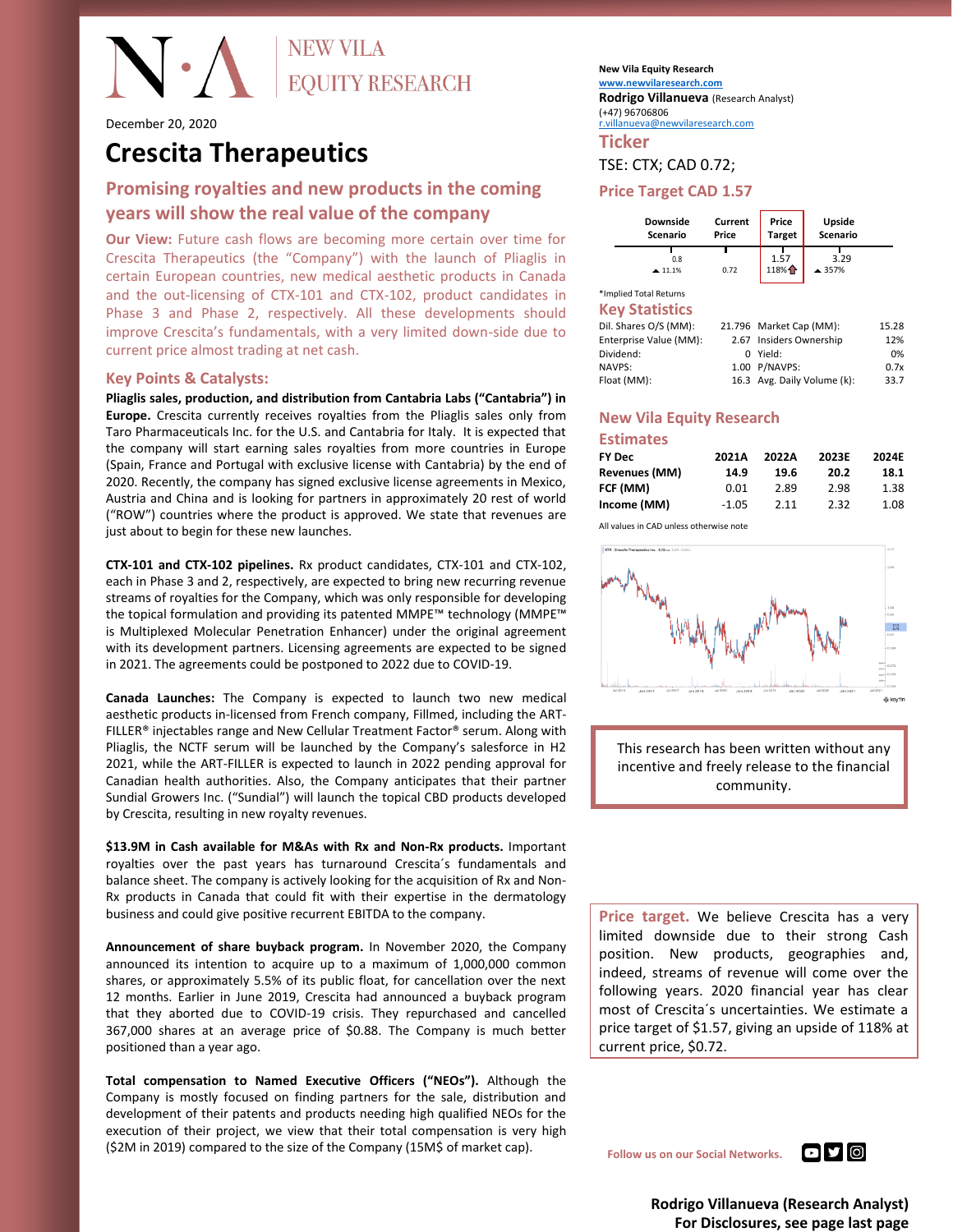

#### **Base/Upside/Downside Scenario**



#### **Base Scenario**

We view Crescita as a very promising company with a strong cash position and with many streams of revenues in the coming years. Although COVID-19 has slowed down some of their projects for 2020, the Company has cleared up many uncertainties related to their products. The geographic expansion of Pliaglis is a reality and will permit Crescita to also expand their revenues. The signing of the most recent exclusive agreements for the sale of Pliaglis in Mexico, Austria and China can just be the beginning of a wider list of countries. As well, other Rx products, CTX-101 and CTX-102 are also expected to be commercialized in the coming years.

We have included limited revenue from the medical launches or Sundial CBD product launch.

The Base Scenario undervalues projects with high uncertainty and focus on the segments of revenue we believe are more certain to occur. We want to keep a conservative position even the base scenario may diverge from the most probable one.

#### **Up-side Scenario**

Although it is very difficult to forecast future revenues even for the Company, we believe there are chances that Pliaglis sales in RoW and skincare products sales could be much higher than in the Base Scenario. We do not see any barrier for Crescita to sign exclusive agreements in the remaining ROW countries where Pliaglis is currently approved. As well, the Asian market could potentially generate sales royalties higher than in the U.S. Additionally, there is a huge potential in optimizing the Manufacturing and Services ("CDMO") segment which currently has approximately 75% unutilized capacity.

#### **Down-side Scenario**

The most pessimistic scenario is very limited to its current net cash position which is almost their market cap. Therefore, even if sales from the skincare products decreases over the years and the Pliaglis launch in Europe does not go as we expect, the Company will still generate positive Free Cash Flow over the coming years.

#### **Investment summary**

New Vila Equity Research views a very promising future for the company for the short and long term. We also think there are multiple catalysts that could push the share price higher. We have found the following key fundamental factors:

- **Impressive turnaround** by the Company has not yet been reflected in the stock price. In 2016 the company was burning more than \$16M cash and currently Crescita is breakeven without considering up-front and milestone royalties from Pliaglis which are very relevant. This success has been achieved thanks to the NEO's decisions over the last years.
- **New streams of revenue and geographies** will expand Crescita´s business. We believe that in the short term Crescita will continue improving their revenues with Pliaglis milestones from Chinese partner and Cantabria Labs as well as sales royalties coming from Europe which are very relevant giving the size of the Company. CTX-101 and CTX-102 are still under study and development and will bring upfront, milestone and sales royalties in the coming years. There is also upside potential from the Canadian launch of new in licensed medical aesthetic products and the launch of Pliaglis in Canada.
- **The repurchase program** announced by the company could be a catalyst for the share price in 2021 and a demonstration that the share price is undervalued.

**Key Risk Factors.** The current exposure that the company has to Pliaglis revenues is the most important risk we would want to highlight. Any problem or interruption with the sales of the product would deteriorate Crescita's fundamentals in the short term and long term. Additionally, we would like to see more "Skin in the game" from the NEOs. There is a risk that future profits will mostly end up paying management compensations rather than to shareholders. This should be monitored in the following years.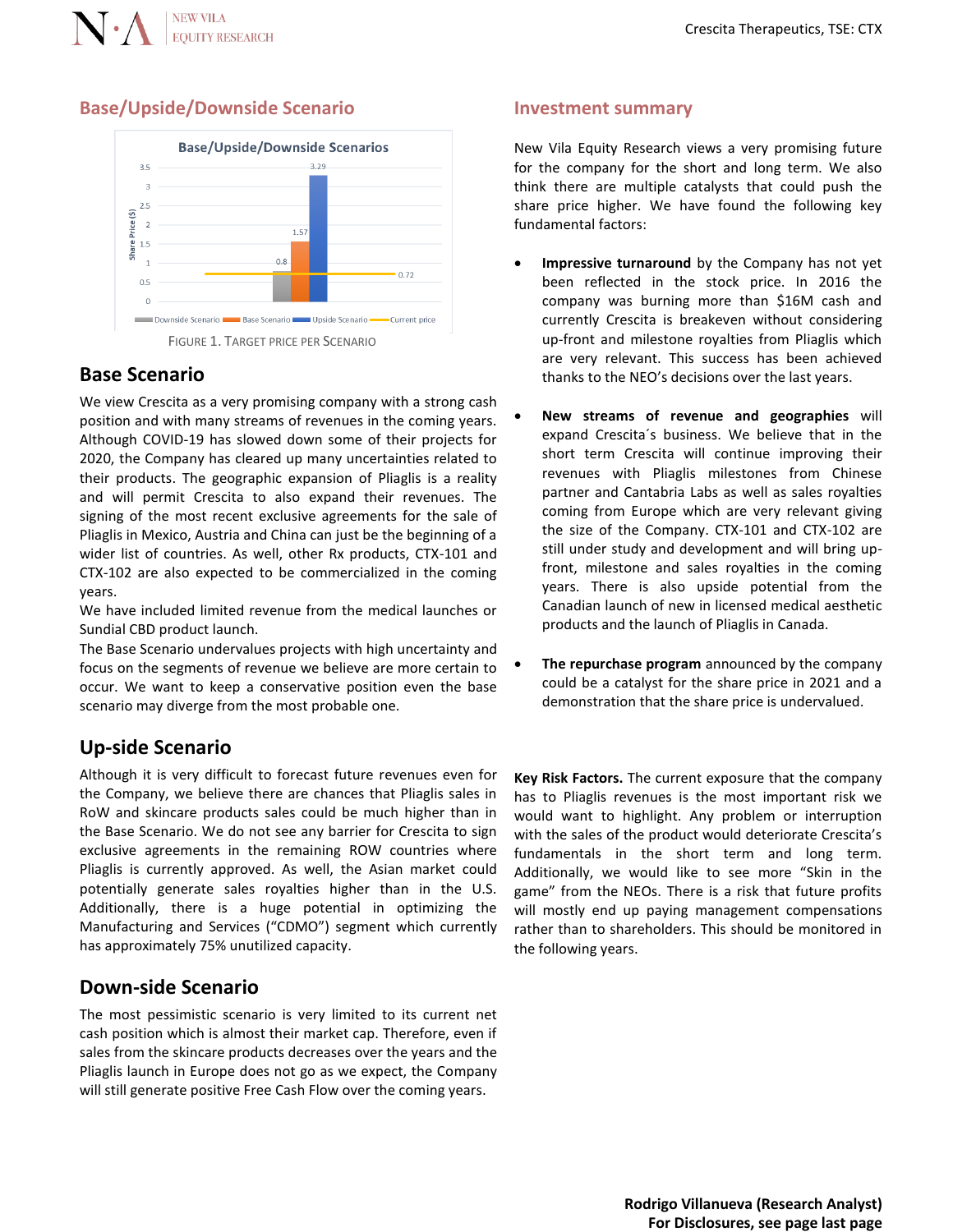N. A EQUITY RESEARCH

## **Company´s background**

#### **Business and products**

Crescita Therapeutics (TSX:CTX) is a publicly traded, Canadian commercial dermatology company with a segmented portfolio of non-prescription skincare products and prescription products for the treatment and care of skin conditions and diseases and their symptoms.

Crescita´s profit streams englobe:

- The sales from their non-prescription skincare products, which include the following lines: Laboratoire Dr Renaud, Pro-Derm, Alyria and Dermazulene. This stream gives recurrent revenues and gross profit to the Company. In 2019, the Company reported revenues of \$7.6M from this segment with a gross margin over 50%.
- The patented transdermal delivery technologies, including Peel and DuraPeel™, and MMPE™. Both technologies, when incorporated into a topical formulation, provide significant advantages including extended release delivery of the active ingredients to the site of application (skin). U.S. patents expire in 2027. The patents are the base of their Rx-products: the products under development, topical CBD products as well as already commercialized ones like Pliaglis.
- The prescription product portfolio, including Pliaglis and the alternate Enhanced Formulation of Pliaglis. Pliaglis is a topical local anesthetic cream that provides safe and effective local dermal analgesia on intact skin prior to superficial dermatological procedures. It uses Crescita's Peel patented technology from Crescita. The Company offered exclusive licensing agreement with Taro Pharmaceuticals for U.S. rights (\$23.5M collected since 2018) and Cantabria Labs for Italy, France, Spain and Portugal (\$5.9M collected since 2019). In November 2020, they announced exclusive agreement with Juyou-Biotechnology Co. Ltd for China, with LIV LABORATORIOS for Mexico; and with Pelpharma for Austria. Taro produces Pliaglis for USA and Cantabria Labs for Europe and most probably, in the future, for the RoW. All the agreements are based on a double-digit sale royalty and, some of them, with upfront and milestone royalties. This product is currently the most important product for the company, although the revenues are, at the present time, only recurrent in USA. Very high royalties for a company currently valued at a market price lower than 15M\$, trading at net cash.
- Product candidates under development, CTX-101 and CTX-102, will, most probably, bring more revenues to the Company. CTX-101 is a topical formulation utilizing a corticosteroid in combination with the Company's patented MMPE technology to treat plaque psoriasis. Crescita is responsible for formulation development / IP and providing its proprietary MMPE™ technology. Development is mainly funded by their joint venture partners: Ferndale Laboratories and a leading U.S. Contract Research Organization. Economic benefits will be shared between partners upon out-licensing. On February 11, 2020, the Company announced positive topline results from two pivotal Phase 3 clinical trials for CTX-101. CTX-102 is a topical formulation also utilizing Crescita's patented MMPE technology to treat an undisclosed dermatological skin condition. CTX-102 is right now under Phase 2 study and it is also a topical product in co-development with a development partner.
- The company also offers Contract Development and Manufacturing Services (CDMO) in Laval, Canada. 75% of its capacity is currently unutilized.
- Distribution of ART-FILLER® injectables range and New Cellular Treatment Factor® (NCTF) in Canada. They are not owners of the product but responsible for the exclusive distribution which, most probably, will start in 2021 for NCTF and in 2022 for the injectable fillers.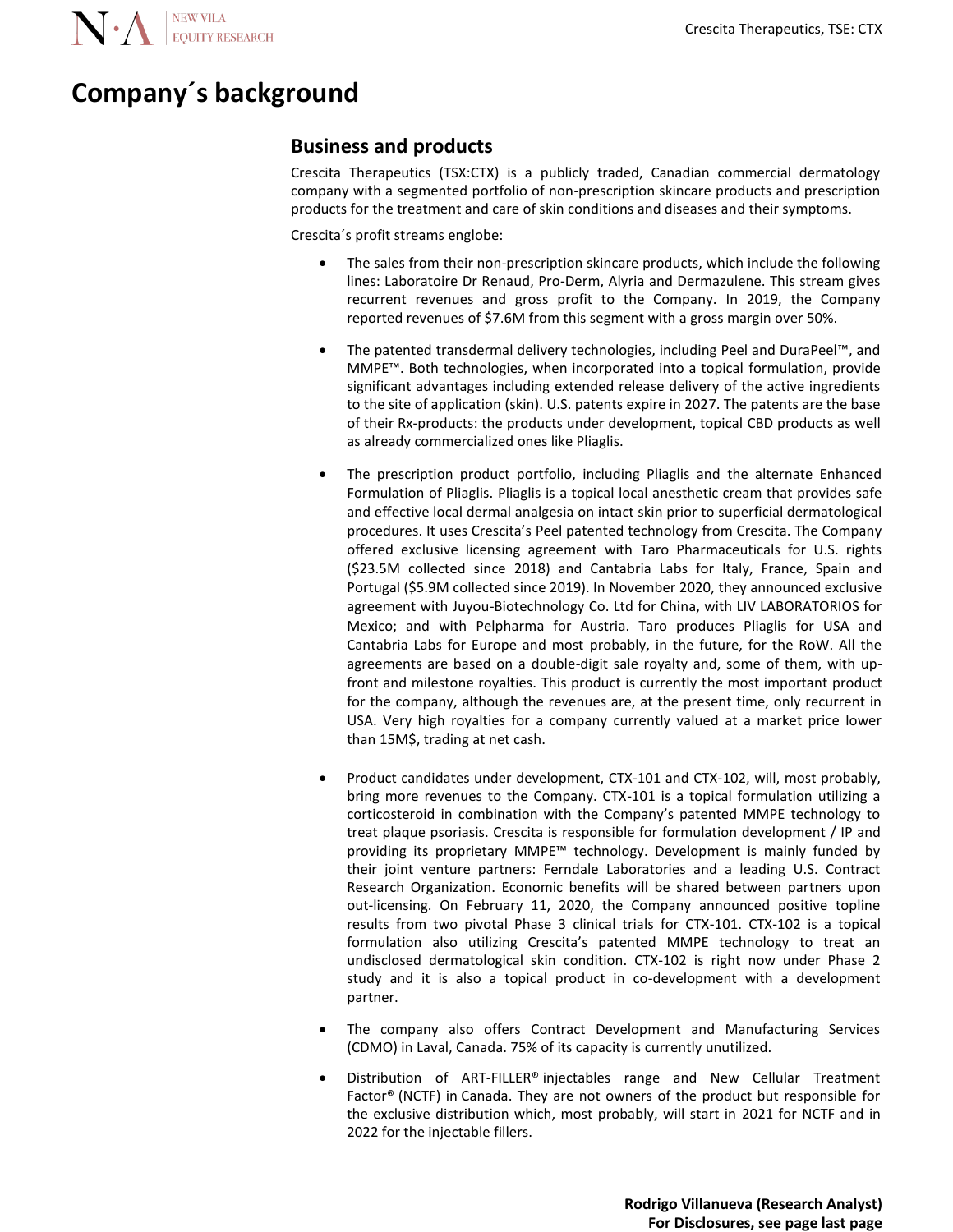

Licensing agreement with Sundial Growers for the development of topicals containing cannabis and hemp using Crescita´s transdermal delivery technologies. Production and sale on hold due to COVID-19, expected to start on mid-2021.

For further information about the products please check the Appendix.

#### **Management & Board of Directors**

The management and Board of Directors has changed since the spin off in 2016. Please find the exact chronology in the Appendix.

Find below Crescita's key management team:

- Serge Verreault (President and CEO): Appointed as President in 2017 and CEO in 2018. Previously Serge was Executive Director of Business Development at Valeant Canada and during his tenure worked as General Manager of Laboratoire of Dr Renaud (Skincare line from INTEGA's M&A). He owns 0.65M of common shares (3% diluted shares).
- Jose DaRocha (CFO): Appointed as CFO by the end of 2017. Previously worked as Senior Finance Lead - Business Development at Valeant Canada.
- Wade Hull (VP Research & Development): Prior to joining Crescita, Wade held VP R&D CMC position at Nuvo Research. Mr. Hull is the expert in Rx-Products.
- Isabelle Villeneuve (VP Strategy, Innovation and Quality): Appointed in mid-2018. She previously worked at Valeant Canada as Director of Innovation and R&D (Skin Care). Ms. Villeneuve is the expert of Non-Rx products.
- Daniel Chicoine (Executive Chairman): Crescita's previous CEO before Mr. Verreault. Mr. Chicoine served as Nuvo Research's Chairman and Co-CEO. He owns 1M shares (5% diluted shares) and has been the most important Director looking over the years for the proper officers that could execute Crescita's businesses optimally. His main role, among others, is to provide advice to the NEOs from time to time, relating to investor relations and certain other strategic matters.

The senior management and Board of Directors owns 12% of the company shares. The salary and board compensations are a very important key to analyze the Company. For detailed explanation of Crescita's Share Incentive Plan, please go to the Appendix. The compensation table for each Name Executive Officer (NEO) can also be found in the Appendix.

NEO's total compensation (Salary + Option-based award + Annual Incentive plans + Other Compensations) has been \$2,030,513, \$1,835,706 and \$1,690,865 respectively for the financial years 2019, 2018 and 2017. Almost half of the total compensation comes from the Annual Incentive Awards based on Adjusted EBITDA, Corporate Objectives and Individual Objectives. The past milestones have influenced in the Adjusted EBITDA and, thus, the incentive award.

It is important to highlight that Crescita Therapeutics relies on their NEOs more than other companies from other sectors. At the 21th of December 2019, the company had 68 full-time employees and contract professionals. Crescita externalizes most of its processes as production, distribution, and sale of Pliaglis or the development of new products, and it is mostly focused on finding the proper partners for their products and patents.

Although at New Vila Equity Research we are concerned about the high education, experience and value that Crescita's NEOs bring to the Company, we believe that the total compensations mentioned above are extremely high according to company's size. Total equity stated in the balance sheet of Q3 2020 was accounted in \$21,79M. 2019 Annual Compensation was 9.3% of total Equity which our firm find abusive to shareholders.

Furthermore, Crescita's NEOs and Board Directors participate in the Company's long-term incentive plan awards. At date of September 30, 2020, 2,836,812 stock options are outstanding (13.7% of common shares). Although 649,000 shares are far away from being in the money and 1,076,000 are not exercisable up to date, we are worried about the future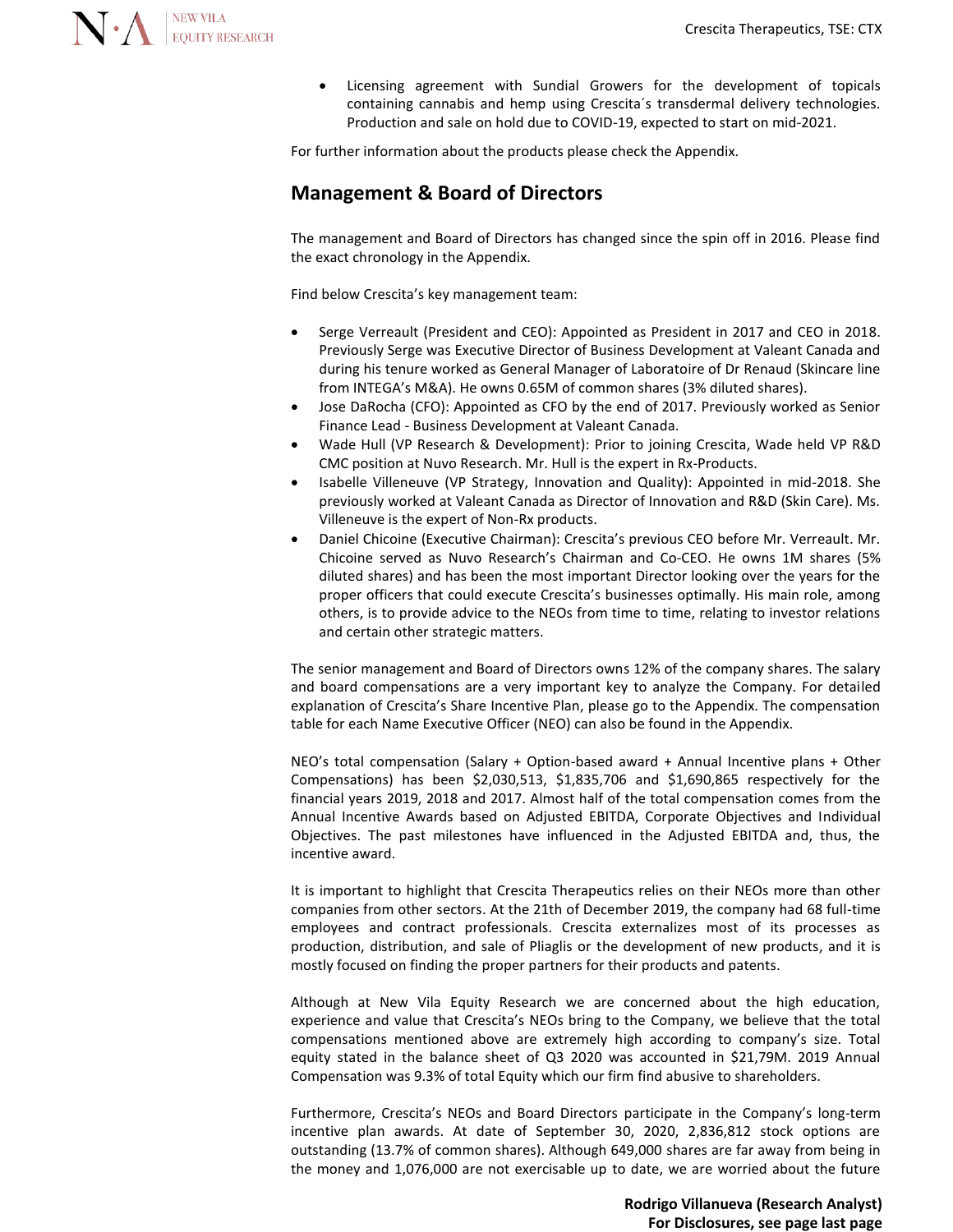

dilution to shareholders coming from the Incentive Plan. In 2019 Financial Year, the annual burn rate coming from the Share Bonus Plan was 2.7% and 2.4% for 2018 (It is limited to 3% annual burn rate).

## **Keynotes**

Crescita Therapeutics' history is very important for us in the investment thesis. You will find below the keynotes of the thesis we have highlighted. For an extended description of the Company's history please check the Appendix.

- **Knight Therapeutics (TSE: GUD) stake in Crescita Therapeutics.** Knight Therapeutics received 2.83M shares of Crescita (11.3% of total common shares) as part of the compensation for selling INTEGA Skin Sciences Inc. (INTEGA) at a price of \$0.60 per share. By the end of 2019, Knight Therapeutics sold 31.7% of their stake at a price of \$1.02. Our firm has made some research about their movement and, in the same period (end of 2019), they sold the entirety of their stake in another company called Profound Medical Corp (TSE: PRN) at a non-disclosed price which can range between \$10 and \$14 per share. Profound is now trading above \$26. The cash received from both transactions was less than 3% of Knight's cash in their balance sheet meaning that the sale was not forced. In our opinion, Knight did not sell its entire stake in Crescita because or they believe the company still has some upside, in contrast with Profound sell (Even though the share price went 80% up since) or because there was not enough volume to undo the position. At this current price, Knight has shown no interest in selling their stake, reflecting that Crescita's price is undervalued.
- **Impressive turnaround by the management.** In 2016, the Company was burning annually \$16M cash. Right now, the company has turned around its situation making a series of good decisions and recently reported the strongest financial statements since the spin-off in 2016. Management has played a crucial role and New Vila is very convinced they will continue to improve Crescita's results. The company has reported that they are actively looking for new acquisitions that would add value to their business.
- **2020 Buyback program.** The company aims to allocate part of the cash to repurchase and cancel their own shares. This buyback program will mitigate the dilution from the Share Incentive Plan for NEOs. The announcement coincided with a rise in the stock price due to Q3 results. The company has adopted an automatic securities purchase plan and it is limited to a maximum of 25% of the last six months' daily average trading volume.
- **Expiration of the patents.** The Enhanced Formulation of Pliaglis expires in 2031 and Peel & DuraPeel and MMPE will expire in 2027 up to 2036. When patents expire, the competition will increase, and generic products could enter the market and Crescita`s revenues may decrease. We believe the Company will continue to search for new streams of revenues by acquisitions or investing in product innovation through its in-house R&D.
- **CTX-101 and CTX-102 market.** Both product candidates are different from the Pliaglis market which is very small and not worthy for big companies to compete with Crescita. On the other hand, CTX-101 and CTX-102 market is much bigger, but competition is extremely high. We are looking forward to seeing how Crescita will develop in a big Rx-market. We believe that big companies have a competitive advantage over small companies due to sizing but Crescita´s management may break this barrier by finding the proper partner at the right time.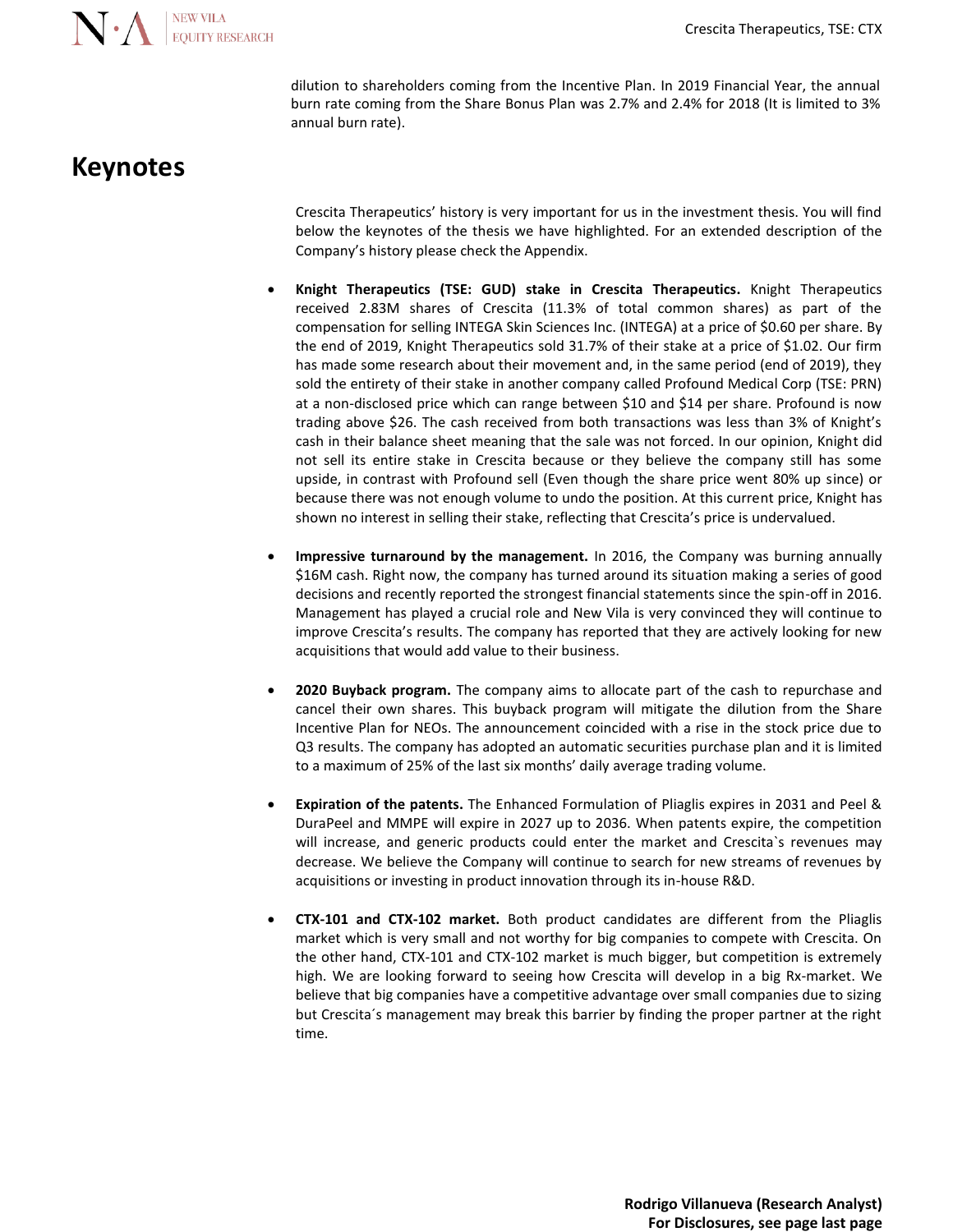

## **Valuation**

### **Financials**

Revenues are segmented between: Skincare (Non-Rx Products), Manufacturing (CDMO) and Licenses (Currently only Pliaglis royalties and milestones).

The skincare segment brings recurrent revenues to the Company, with a gross margin of around 55%. The company has experienced lower revenues from this stream over the last 2 years (see Figure below). Isabelle Villeneuve was appointed as VP Strategy, Innovation and Quality in mid-2018 and played a role in stabilizing sales due to the re-introduction of innovation to the Company's skincare portfolio. Due to her broad experience in the Skincare industry we believe the Company could stabilize sales in the coming years and increase them.

The manufacturing segment has experienced flat revenues over the last 2 years pre-COVID19. Their facility in Laval is only at 25% of capacity. They have managed to increase the use 29% annually over the last 3 years, but there is a long way to fulfil the capacity. We believe this segment would be more difficult to improve over the years.

Finally, the License segment, which currently englobes only Pliaglis royalties, is the mainstream of profit and revenues. Since Q2 2017, Crescita has reported:

- \$2.7M of Upfronts from Taro for U.S.
- \$7.5M of Milestones from Taro for U.S.
- \$13.3M of Sales royalties from Taro for U.S.
- \$3.7M of Upfronts from Cantabria Labs for Europe
- \$2.2M of minimum future sale royalties from Cantabria Labs for Europe

For more information about the royalties over the Quarters please check Appendix.



FIGURE 2. REVENUES PER SEGMENT

Crescita´s valuation is under high uncertainty due to many pipelines and new exclusive license agreements. We have made 3 different scenarios: Up-side, Most Base and Down-side.

We have selected the Discount Cash Flow Method for the valuation. We believe it reflects more accurately the value of the company, with non-recurrent royalties and recurrent revenues.

Apart from past revenue streams our valuation considers new products and license agreements. Our valuation has considered:

• Pliaglis milestones from Cantabria Labs during 2021-2022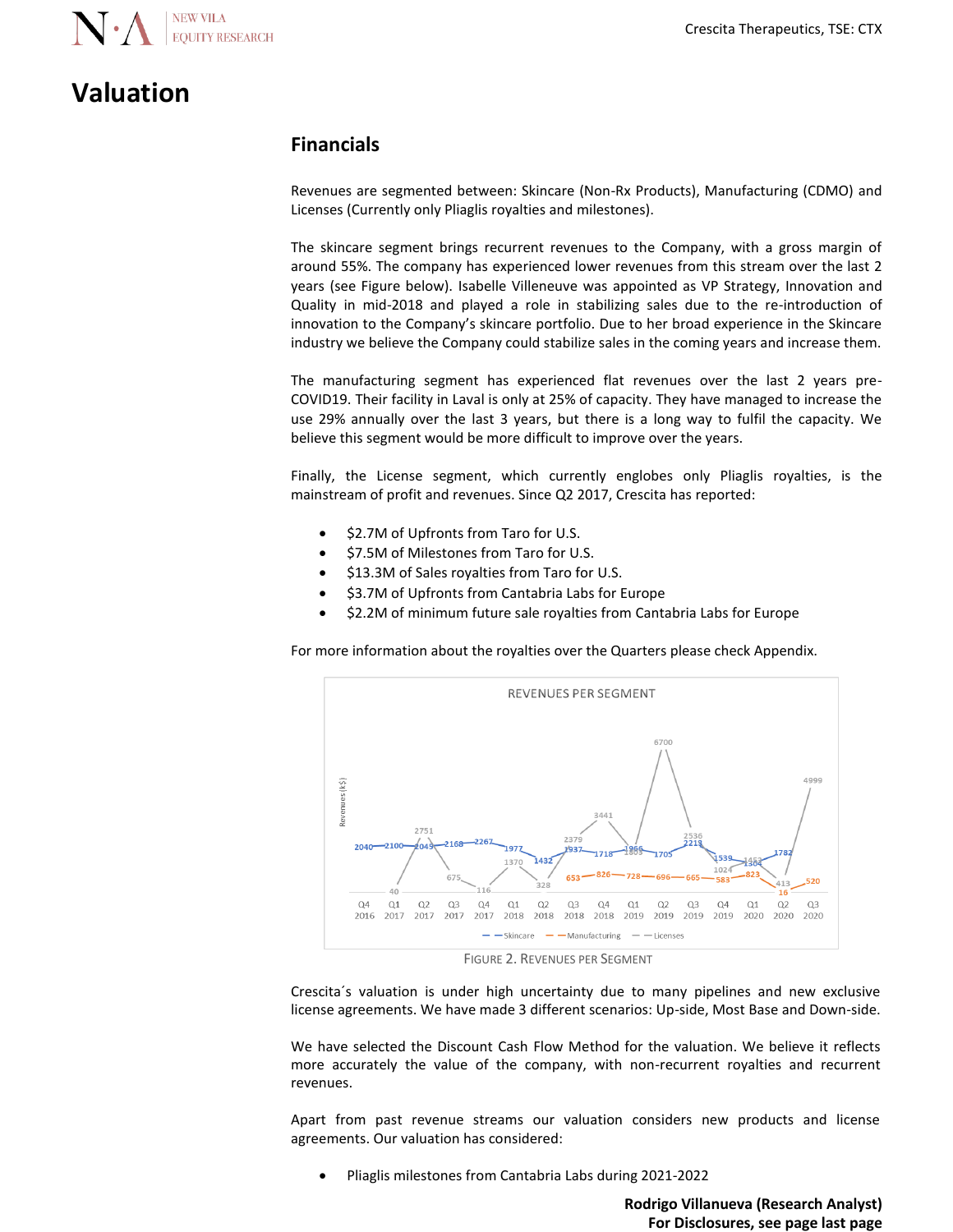

- Pliaglis Sales royalties from Europe and RoW (Including China and Mexico) from 2021 onwards
- CTX 101 up-front, milestones and sales royalties from 2021 and 2022
- CTX 102 up-front, milestones and sales royalties from 2022
- Other Joint ventures with their patented transdermal technologies from 2021 (Including Sundial Growers, etc)

We believe 2021 results will be hit by COVID-19 effect. At the present time, Canada is under shutdown and most of Crescita's customer geography are also severely affected. Most likely, coming project will get delayed until 2021.

Please find the Discounted Cash Flows (DFC) for each scenario in the Appendix.

#### **Base Scenario**

In our Base Scenario we have assumed annual revenues based on:

- Skincare segment remains flat at \$7.5M over the years versus \$7.6M in 2019 financial year.
- Pliaglis sales royalties from U.S. remain flat at \$2M per year, in line with previous sales royalties in U.S.
- Pliaglis sales royalties from Europe remain flat at \$1.7M per year, slightly lower than U.S.
- CDMO services increases until \$3.1M compared \$2.7M in 2019
- CTX-101 and CTX-102 sales royalties up to \$0.6M for each product
- Other Joint Ventures starts at \$1.3M (2022) in royalties up to \$1.9M in 2027. This segment includes distribution of products in Canada and cannabis products using Crescita´s patents. We expect a weak 2021 due to COVID crisis.
- Selling, general and administrative costs increases up to \$9.5M compared to \$8.5M in 2019. It includes possible additional costs due to new streams of revenue as well as a higher total compensation for the NEOs.
- Capex of Maintenance reaches \$0.4M comparted to \$0.1M in 2019
- 3% dilution of common shares per financial year up to 26.8M shares in 2027 compared to 21.8M in 2020



• 8% Weighted Average Cost (WACC) and 4% of growth rate for terminal value

**FIGURE 3. FORECAST BASE SCENARIO**

The base scenario values the company's future cash flows in \$28.2M, plus the \$13.9M in Cash and Equivalents gives an equity value of \$42.1M. Assuming 26.8M of common shares in 2027. It gives a price target of \$1.57.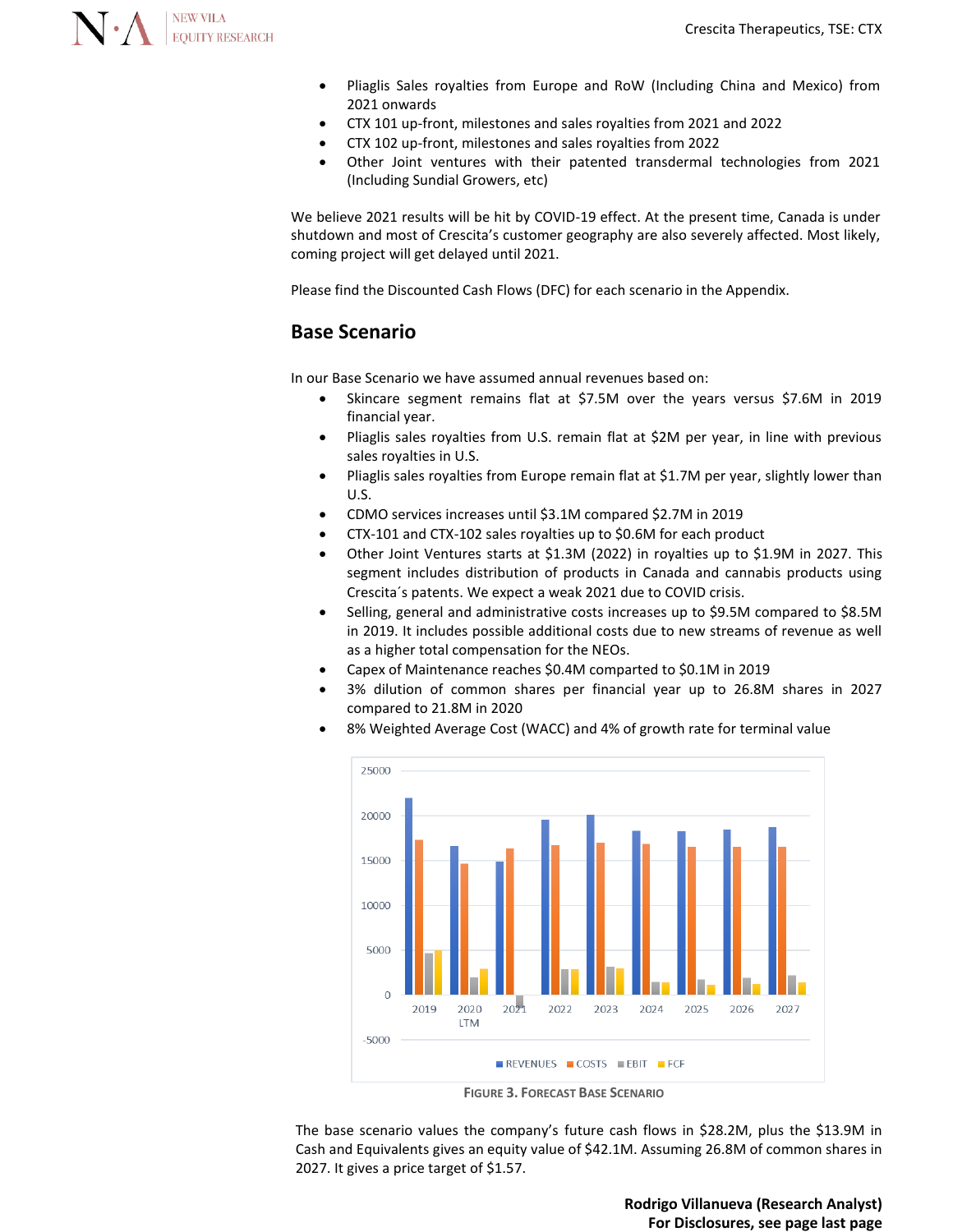

### **Up-side Scenario**

In the up-side scenario we have modified the following fundamentals from the Base Scenario:

- Skincare segment increases 5% revenues YoY
- Pliaglis Royalties EU remains flat at \$2M compared to \$1.7M base scenario.
- Pliaglis Royalties RoW increases up to \$2.5M per year. We believe it is probable that the product could get more exclusive agreements over the years. It is approved for sale in more than 25 RoW countries but without an exclusive agreement. Also, Asian market may be success. In case Pliaglis gets commercialized worldwide, assuming \$2.5M of sales royalties appears very conservative.
- Manufacturing (CDMO) segment improves its revenues up to \$4.2M in 2027, from \$2.7M in 2019
- Cost of Goods sold increases accordingly due to the increase in skincare revenues and CDMO.



**FIGURE 4. FORECAST UP-SIDE SCENARIO**

The up-side scenario values the company's future cash flow in \$74.2M, plus \$13.9M in Cash and Equivalents gives an equity value of \$88.1M. Assuming 26.8M of common shares in 2027. It gives a price target of \$3.29.

#### **Down-side Scenario**

In the down-side scenario we have modified the base scenario fundamentals, in specific:

- Revenues from the Skincare decrease 2% YoY
- Sales royalties from U.S. decrease to \$1.8M compared to \$2M in 2019
- Sales royalties from EU remain flat at \$1.3M compared to \$1.7M in base scenario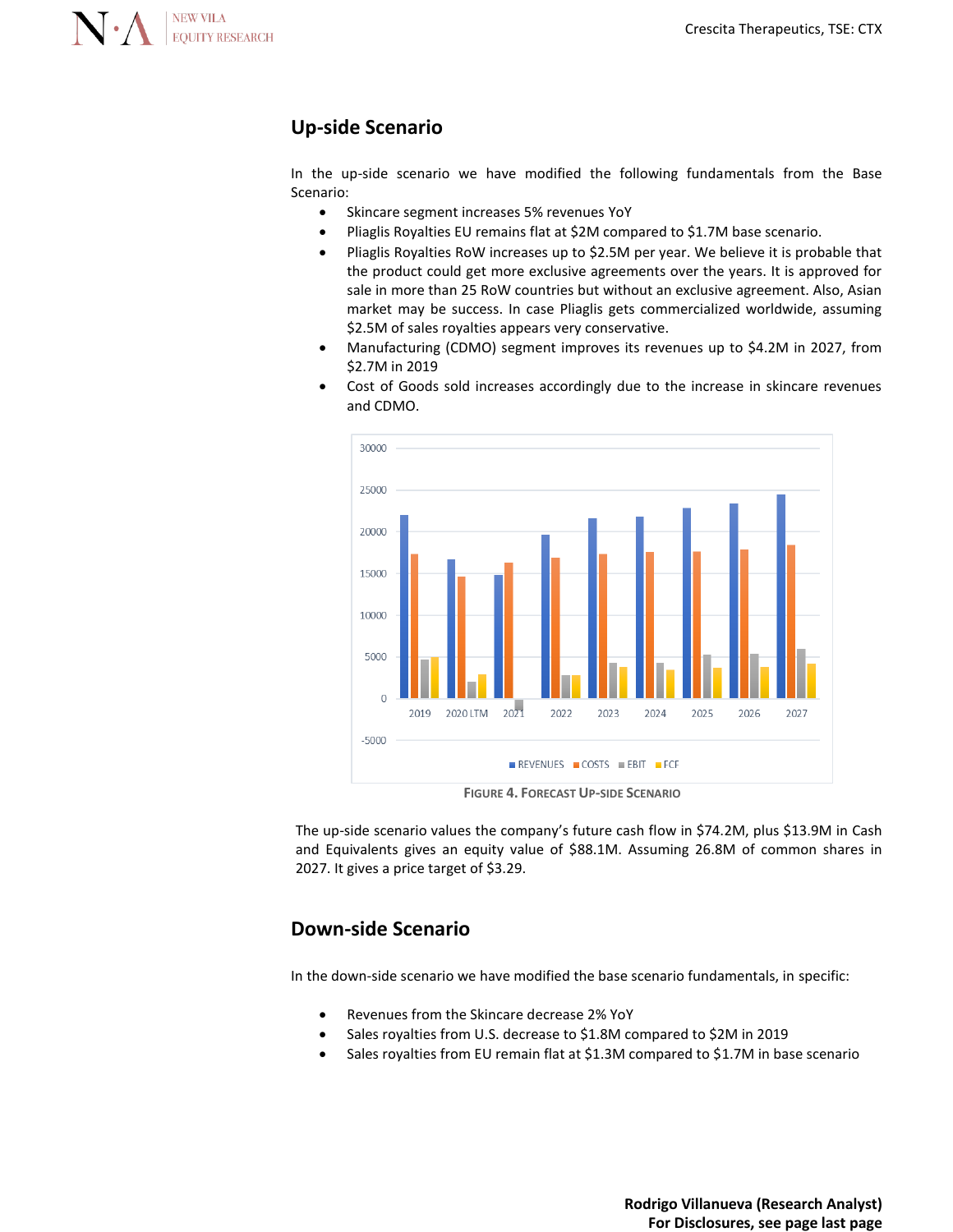



**FIGURE 5. FORECAST DOWN-SIDE SCENARIO**

The down-side scenario values the company's future cash flow in \$7.6M, plus \$13.9M in Cash and Equivalents gives an equity value of \$21.4M. Assuming 26.8M of common shares in 2027, the valuation gives a price target of \$0.80.

Since the company almost trades at net cash, the downside of the company is very limited.

## **Risks**

- Our firm is very concerned about the total Compensation to the Board of Directors and NEOs, and its influence in Crescita´s profit. In our valuations we have assumed that Selling, General and Administrative Costs (which includes the Directors and NEO's compensations) reach \$9.5M. This cost item may increase above our assumptions and will reduce Crescita´s future free cash flows, burning their collected cash. This cost item should be monitored over the coming years. As well, NEOs own only 11% of the total common shares. For bigger companies, we believe that a 11% would be enough for big companies but in this case our firm thinks it is too low. At the same time, we usually compare the insider's stake with their annual compensation. For Crescita, the stake value is residual compared to their annual compensation. Therefore, we see a lack of "skin in the game" in this aspect.
- Regarding Pliaglis patent, there is a risk that a generic Pliaglis can be produced over the coming years since the old patent expired in 2019. The Company has registered an Enhanced Formulation patent that will expire in 2031 with better properties than the old one. It is currently used in the commercialized Pliaglis in the U.S.. We believe that the Pliaglis market is very small and will not be worthy for a competitor to develop a generic product. The generic product will, at least, need 2 to 3 years to develop and start its production.
- Crescita is also very dependent on Pliaglis sales. Any interruption, investigation or issue with the product may lead to significant losses for the Company. We believe Crescita is not diversified enough to manage a possible interruption of Pliaglis sales.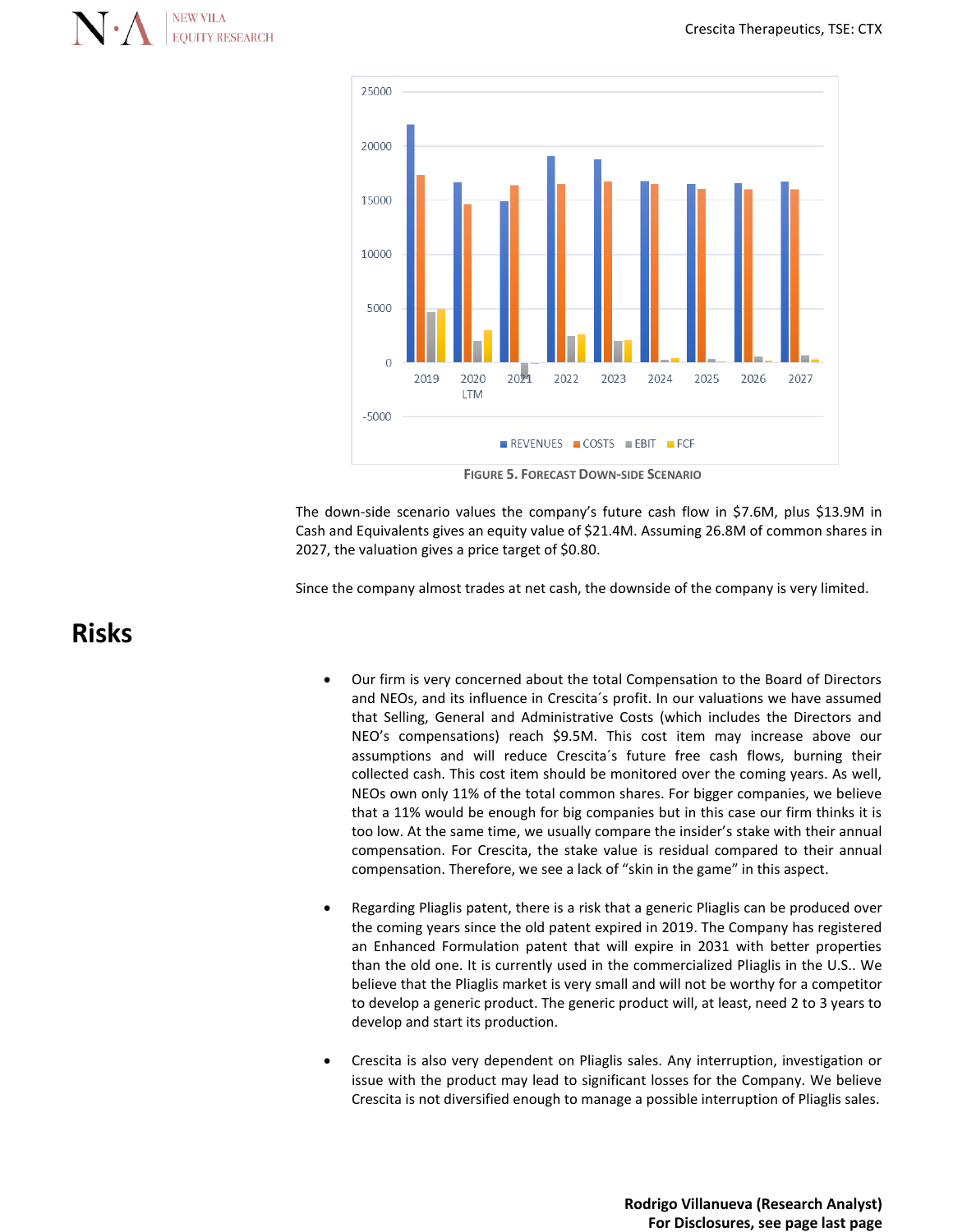## **Company Description**

Crescita (TSX: CTX and OTC US: CRRTF) is a growth-oriented, innovation-driven Canadian commercial dermatology company with in-house research & development ("R&D") and manufacturing capabilities. The Company offers a portfolio of non-prescription skincare products and early to commercial stage prescription drug products and owns multiple proprietary drug delivery platforms that support the development of patented formulations that can facilitate the delivery of active ingredients into or through the skin.

Supported by a sales force covering Canada and executing a business to business to consumer marketing approach, Crescita sells its non-prescription skincare products domestically through spas, medispas, and medical aesthetic clinics, as well as internationally, through distributors. Below is a description of the Company's primary distribution channels:

1) Spas: our lead aesthetic skincare brand, Laboratoire Dr Renaud® ("LDR"), is sold to professional aestheticians in spas. The spa environment provides non-invasive skincare solutions to clients. Specializing in anti-aging, dehydration, pigmentation, sensitivity, acne, and rosacea, LDR provides high performance active ingredient product formulations to enhance skincare treatments. LDR is also sold and used for training in aesthetic schools across Canada.

2) Medispas and medical aesthetic clinics: our medical aesthetic skincare brands, Pro-Derm™ and Alyria® , are sold in medispas and medical aesthetic clinics which require at least one medical doctor to be on staff or affiliated to the establishment. Such establishments offer both non-invasive and invasive procedures for anti-aging, acne, and other skin ailments. Medical aestheticians and the affiliated doctors perform advanced skincare treatments such as chemical peels, advanced retinol facials, microdermabrasion, neurotoxin injections, and various laser and device treatments.

3) International distributors: some of our skincare brands and formulations are currently sold in certain Asian markets, such as Malaysia and South Korea, through international distributors. In addition, some of the Company's products are also sold in the U.S. Dermazulene®, a product specifically designed and created for the Chinese market, is sold through a large cross-border e-commerce platform in China.

Crescita's portfolio also includes a prescription product called Pliaglis® that utilizes our proprietary phase-changing topical cream Peel technology – see Transdermal Delivery Technologies. Pliaglis is a topical local anesthetic cream that provides safe and effective local dermal analgesia on intact skin prior to superficial dermatological procedures. The product is currently approved in over 25 different countries, is sold by commercial partners in the U.S., Italy, and Brazil, and was most recently licensed to partners in Austria, Mexico and China. We market Pliaglis in the Canadian medispa market through our existing sales force.

Crescita's expertise in product formulation and development can be leveraged in combination with our patented transdermal delivery technologies to develop and manufacture creams, liquids, gels, ointments and serums under our contract development and manufacturing organization ("CDMO") infrastructure. We provide our CDMO services to several North American clients under full cGMP (current Canadian Good Manufacturing Practices) conditions and deliver innovative turnkey solutions integrating production with inhouse R&D, supply chain, quality assurance and quality control functions. Our integrated approach aims to simplify our clients' supply chain and maximize value to ensure timely and cost-effective commercial product launches for our clients.

The Company operates out of a 50,000 square-foot facility located in Laval, Québec, which produces the majority of our non-prescription skincare products. Formulations manufactured by or for Crescita include cosmetics, natural health products and products with Drug Identification Numbers. The Company runs its operations through its corporate head office located in Laval, Québec and maintains a registered office located at 6733 Mississauga Road, Suite 800, Mississauga, Ontario, L5N 6J5.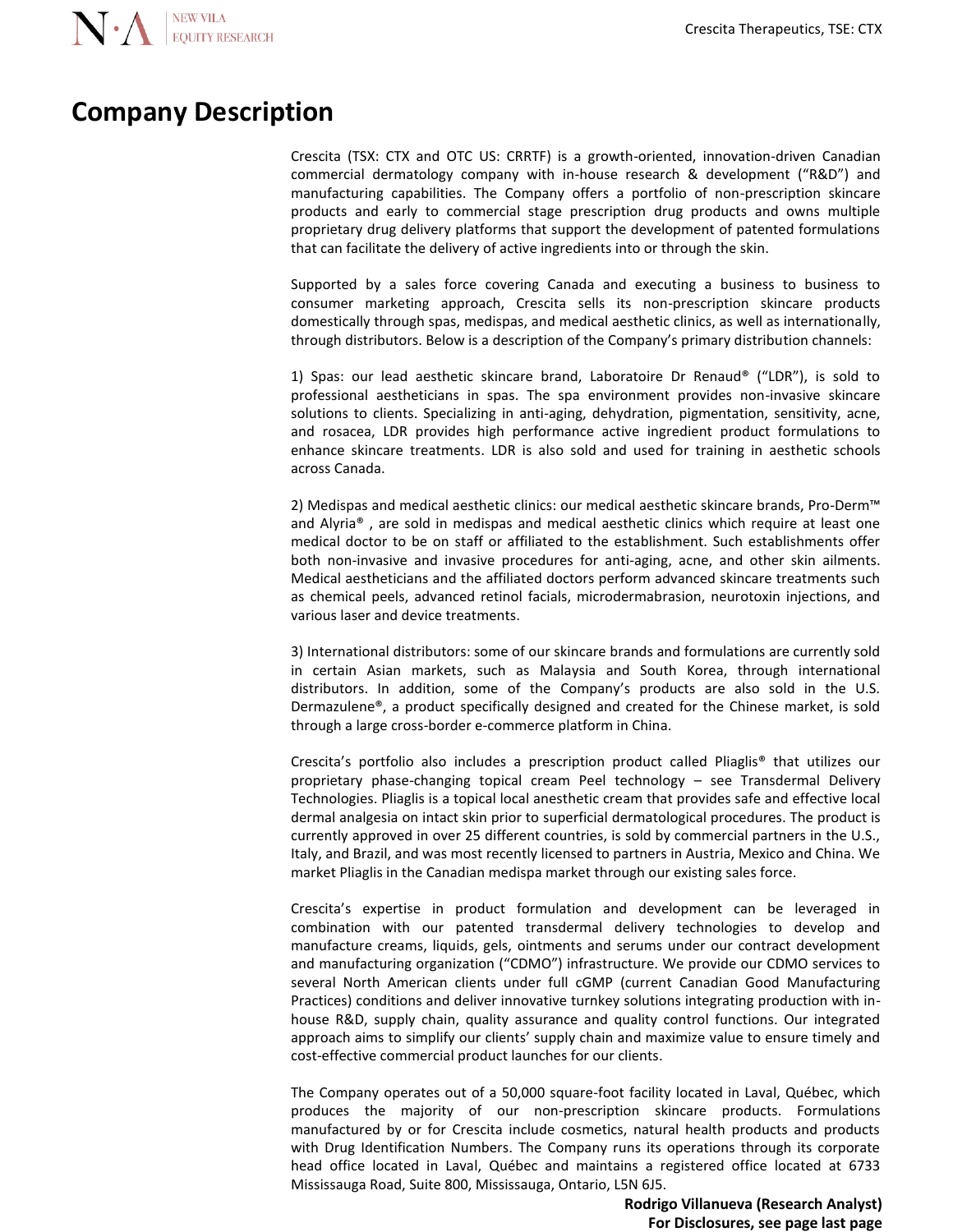# **Appendix**

#### **History**

The 1st of March 2016, Nuvo Pharmaceuticals Inc. (TSX:NRI), formerly known as Nuvo Research Inc. and Crescita Therapeutics Inc. (TSX:CTX), announced the completion of the reorganization of Nuvo Research Inc. into two separate publicly traded companies. With this spin-off Crescita Therapeutics retained 2 patented technologies (MMPE and Peel & DuraPeel), Pliaglis-Rx brand, MiCal 1 & 2 product candidates and \$35M cash. The company was burning \$16M per year, the cash flow from operations was -\$16M for the Financial Year 2016. They started a rapid turnaround to make the company profitable.

In September 2016, Crescita announced the acquisition of INTEGA Skin Sciences Inc. which develops, manufactures, sells and markets science-based quality skin care products. INTEGA was financially backed by Knight Therapeutics (TSX: GUD) among others. Crescita agreed on paying \$8.0M plus \$2.0M in milestone for the acquisition. The amount was mostly paid by issuing new shares at a price of \$2.44 per share (17.3% of Crescita´s outstanding common shares post-issuance). Crescita provided a limited recourse guarantee of INTEGA's obligations under its \$7.0 million term loan from Knight Therapeutics Inc. (9% annual interest). The Company repaid a bridge loan at closing of \$3.0 million. The transaction provided Crescita with:

- Distribution rights of Laboratoire Dr Renaud, Pro-Derm, Premiology and ISDIN. The two last brands are currently discontinued.
- Commercial infrastructure capable of promoting its prescription drug Pliaglis in Canada

In October 2016, Galderma S.A. returned the North American rights for Pliaglis to Crescita. The Company believed Galderma was not making enough effort to sell and distribute their product, declaring minimum royalties. Consequently, Crescita started looking for a new distributor with interest in the product.

On the 25<sup>th</sup> of April, 2017, Crescita announced an agreement with Taro Pharmaceuticals for Pliaglis. Under the terms of agreement, Crescita granted an exclusive license to the rights to sell and distribute Pliaglis in the U.S. market and for a secondgeneration enhanced version (the Enhanced formulation). In exchange, Taro agreed on the following payments: Upfront of US\$2.0M up to US\$5.75M in milestone payments and tiered royalties on net sales of products.

In August 2017, Crescita acquired Alyria skincare line of products from Sanofi Consumer Health Inc for \$1.7M plus nine-year royalties based on net sales. This transaction gave immediately accretive to revenue and gross margin for Crescita.

In March 2018, Crescita announced launch of Pliaglis in U.S., commercialized by Taro Pharmaceuticals Inc which has provided Crescita with important royalties since launch in U.S.

In April 2019, Crescita reacquired Rest-Of-World Rights from Galderma S.A., allowing them to maximize the potential of the brand to drive further growth of Pliaglis sales through this and other strategic partnerships for the countries where Pliaglis is approved but still remained unlicensed. Consequently, Crescita signed Pliaglis out-licensing agreement with Cantabria Labs for €2.5M Upfront, double digit royalties on the net sales of Pliaglis, and milestones related to the launch and sales of Pliaglis in France, Spain and Portugal. Additionally, Crescita agreed with Cantabria Labs that the manufacturing of Pliaglis will be transferred to Cantrabria´s new centre in Villaescusa, Spain, and will supply the product to Crescita outside the Territories.

In June 2019, the Company announced a buyback program of 1M common shares (6% public float) for cancellation terminating on June 27, 2020. The program was cancelled in March due to COVID-19 crisis where 367,000 shares were repurchased and canceled at an average price of \$0.88.

On the 16<sup>th</sup> of July 2019, Crescita announced that the United States Patent and Trademark Office ("USPTO") has granted U.S. Patent No. 10,350,180 for an enhanced formulation of Pliaglis which provides extended patent protection until 2031. A few months later, U.S. Food and Drug Administration ("FDA") approved the enhanced formulation of Pliaglis® (the "Enhanced Formulation").

October 2019, Sundial Growers Inc. (Nasdaq: SNDL), a Canadian licensed producer of cannabis and Crescita announced a development and licensing agreement grating Sundial the worldwide rights to Crescita's proprietary transdermal delivery technologies (MMPE and DuraPeel) for the development of topicals containing cannabis and hemp. Crescita will receive tiered royalties on the net worldwide sales of these products (expected from 2021) and retains the right to leverage its IP for future product development under its own brands. Sundial's initial topical offerings include a CBD-infused roll-on and topical cream that will utilize the MMPE technology to deliver faster skin penetration without irritation.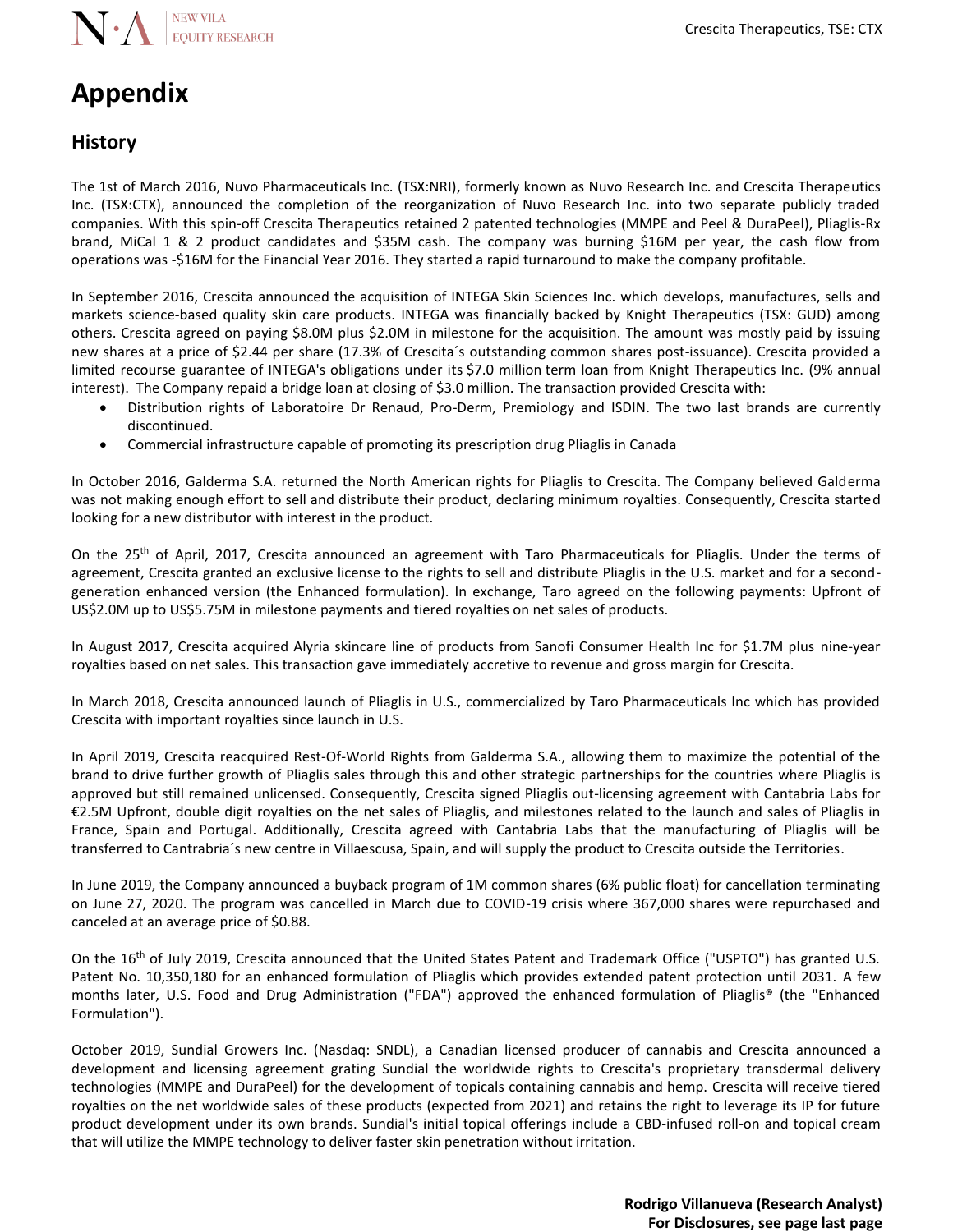

Early 2020, Crescita secures \$3.5M line of credit and fully repaid the \$3.6M of Knight Therapeutics loan. Crescita also signed an exclusive distribution agreement with FILLMED for the ART-FILLER injectables range and New Cellular Treatment Factor (NCTF) in Canada. FILLMED is a French aesthetic medicine company with expertise in developing aesthetic and cosmetic anti-ageing treatment solutions using hyaluronic acid. Crescita anticipated launching both products on the Canadian market following approval by Health Canada anticipated by late 2020 or early 2021.

November 2020, Crescita announces an agreement to commercialize and develop Pliaglis in China. Crescita will receive an upfront payment in cash of US\$125,000 and will be eligible for regulatory and sales milestones of up to US\$1.0 million and US\$1.8 million. Crescita will supply Pliaglis at a pre-determined price per unit including a profit margin and will also be eligible for double-digit royalties once the product is available for commercial sale. Crescita also announced an agreement to sell and distribute Pliaglis in México and Austria.

End of November 2020, Crescita announces a new buyback program. The company intends to acquire maximum up to 1M common shares (5.5% public float) terminating the 29<sup>th</sup> of November, 2021.

#### **Products**

Crescita`s business model can be divided in two types of products: Non-Rx Market and Rx Market (Products by prescription).

Non-Prescription Skincare Product Portfolio

- Laboratoire Dr Renaud: This skincare line is inspired by nature and joins science and aesthetics to develop personalized solutions to address daily skin concerns (aging, acne, rosacea, pigmentation, dehydration and sensitivity). Crescita owns the trademark rights for the skincare line in North America, certain South American countries, and the Pacific Rim as well as the worldwide rights for the formulation. Virtually all the LDR products are manufactured at the company´s Laval manufacturing facility and can be purchased either through a professional aesthetician, a spa or online.
- Pro-Derm: Is a line of high-quality cosmeceutical products sold to physicians operating medispas and medical aesthetic clinics. Pro-Derm products are used in conjunction with anti-aging medical procedures both pre and post treatment. Crescita owns the trademark rights for Canada and the worldwide formulations and marketing rights for Pro-Derm. Virtually all the Pro-Derm products are manufactured at the Company´s Laval manufacturing facility.
- Alyria: is a comprehensive skincare line developed using scientific research to target major skincare concerns as healthier-looking skin. Crescita owns the trademark rights for Canada, Europe, certain South American countries, and the United States. The company is advancing the transfer of the manufacturing process of the Alyria line of products to its facility and anticipates completion of the transfer by the end of fiscal 2020.
- Dermazulene: Is a skincare brand developed specifically to address the skincare needs of Asian consumers. The brand differentiates itself through effective anti-aging, whitening and anti-pollution formulas. The brand was launched in early 2019 through NetEase Kaola, an e-commerce platform of Alibaba Group Holding Limited. Crescita owns the trademark rights to Dermazulene in Canada, China, and the U.S.

#### Prescription Product Portfolio

• Pliaglis: Pliaglis is a topical local anesthetic cream that provides safe and effective local dermal analgesia on intact skin prior to superficial dermatological procedures. The formulation contains a eutectic mixture of 7% lidocaine and 7% tetracaine that utilizes the Company's proprietary phase-changing topical cream Peel technology. The Peel technology consists of a drug-containing cream which, once applied to a patient's skin, dries to form a pliable layer that releases drug into the skin. Pliaglis is applied to intact skin for 20 to 30 minutes prior to superficial dermatological procedures such as dermal filler injections, non-ablative laser facial resurfacing, or pulsed-dye laser therapy and 60 minutes prior to procedures such as laser-assisted tattoo removal.

The product is currently approved in over 25 countries and sold by commercial partners in the U.S., Italy, and Brazil, and was most recently licensed to partners in Austria, Mexico and China. In addition, the Company launched Pliaglis in the Canadian medispa market through its existing sales force in late 2019.

• Enhanced Formulation of Pliaglis: possess improved application and removal properties compared to Pliaglis with extended patent protection through 2031 in multiple jurisdictions.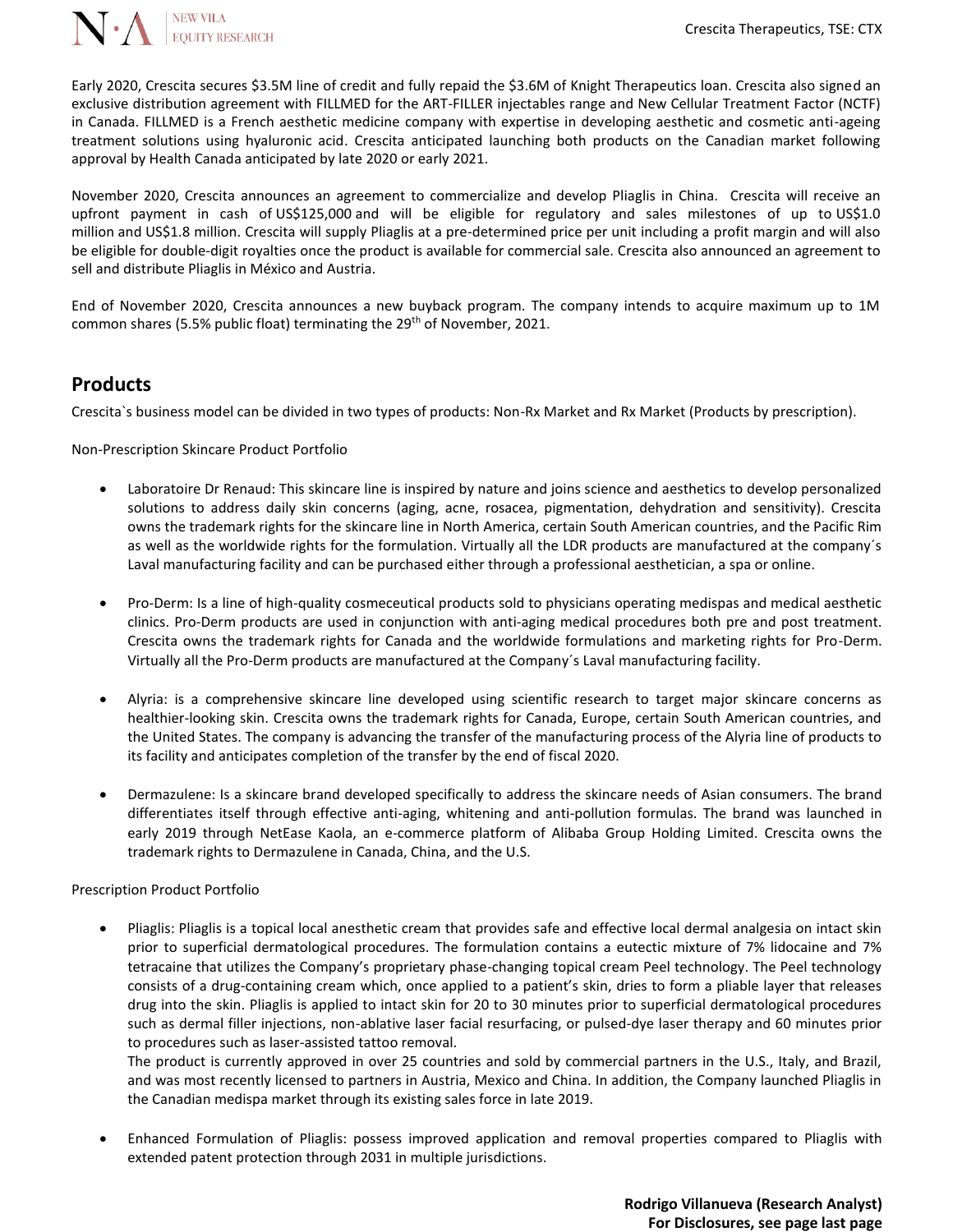N. NEW VILA

Transdermal Delivery Technologies

- Peel and DuraPeel: Are self-occluding, film-forming cream/gel formulations that provide extended release delivery of the active ingredients to the site of application. The cream/gel contains a drug that, when applied to a patient's skin, forms a pliable layer that releases the active ingredient into the skin for up to 12 hours. Peel technology patents have been issued in 21 countries including the U.S., with the latest expiring in 2031. Patent applications are pending in Brazil and the U.S. DuraPeel patents have been issued in Australia, Canada, Japan, and in the U.S. with the latest expiry in 2027. The European patent application is pending.
- MMPE: Uses synergistic combinations of certain specific pharmaceutical excipients included in the FDA's Inactive Ingredients Database ("IID") for improved topical delivery of active ingredients into or through the skin. The benefits of this technology include the potential for increased penetration of APIs with the possibility of improved efficacy, lower API concentration and/or reduced dosing. Issued U.S. patents provide intellectual property protection through March 6, 2027. Applications are pending in Australia, Canada, Europe, Mexico, New Zealand, and in the United States, with the latest expiry date in 2036.

Product Candidates in Co-Development

In April 2014, Crescita entered into a joint venture with Ferndale Laboratories Inc. and a leading U.S. contract research organization (a "CRO" and together the "Development Partners") to develop and formulate two topical dermatology product candidates (the "Product Candidates") utilizing our patented MMPE™ technology.

- CTX-101 (formerly referred to as MiCal 1), is a topical formulation utilizing a corticosteroid in combination with the Company's patented MMPE technology to treat plaque psoriasis. On February 11, 2020, the Company announced positive topline results from two pivotal Phase 3 clinical trials for CTX-101.
- CTX-102 (formerly referred to as MiCal 2), is a topical formulation also utilizing our patented MMPE technology to treat an undisclosed dermatological skin condition. Initial formulation development efforts for CTX-102 were completed in Q2-18, while an Investigational New Drug ("IND") application update was filed on June 25, 2018

#### **Board of Directors Chronology**

Dan Chicoine started been Crescita's Chief Executive Officer (CEO) and Chairman.

After INTEGA's acquisition, Gregory Orleski, former CEO of INTEGA, was appointed as new CEO (1<sup>st</sup> of September, 2016). But, on the November 3th, 2016, Gregory resigned as CEO and Board of Directors, giving back the CEO's role to Dan Chicoine. We have been notified that Mr. Orleski was not the proper CEO that the Board was looking for to lead Crescita.

The  $10^{th}$  of February 2017, the prior Chief Financial Officer (CFO), Mario Laflamme, resigned for health-related family reasons. Ms. Muneerah Kanji assumed the role of interim CFO.

On the 12<sup>th</sup> of April 2017, Serge Verreault was appointed as President of the Company. Mr. Verreault had previously held the position of Executive Director of Business Development at Valeant Canada and was a member of the Operating Committee.

On the 7<sup>th</sup> of November 2017, Crescita appointed new CFO, Jose DaRocha, current CFO, and replaced Ms. Muneerah Kanji.

April 2018, Mr. Serge Verreault, president of Crescita, was appointed as Crescita's CEO.

7<sup>th</sup> of May 2019, Jean Colas joined Crescita as Vice-President of its Aesthetic and Cosmeceutical business unit. He is no longer in the company.

#### **Share Incentive Plan**

The maximum number of Common Shares that may be issued under Share Incentive Plan is fixed to maximum 15% of the Common Share outstanding from time to time.

The Share Incentive plan consists of:

• Share Option Plan: The exercise of options shall not exceed 5% of the issued and outstanding Common Shares.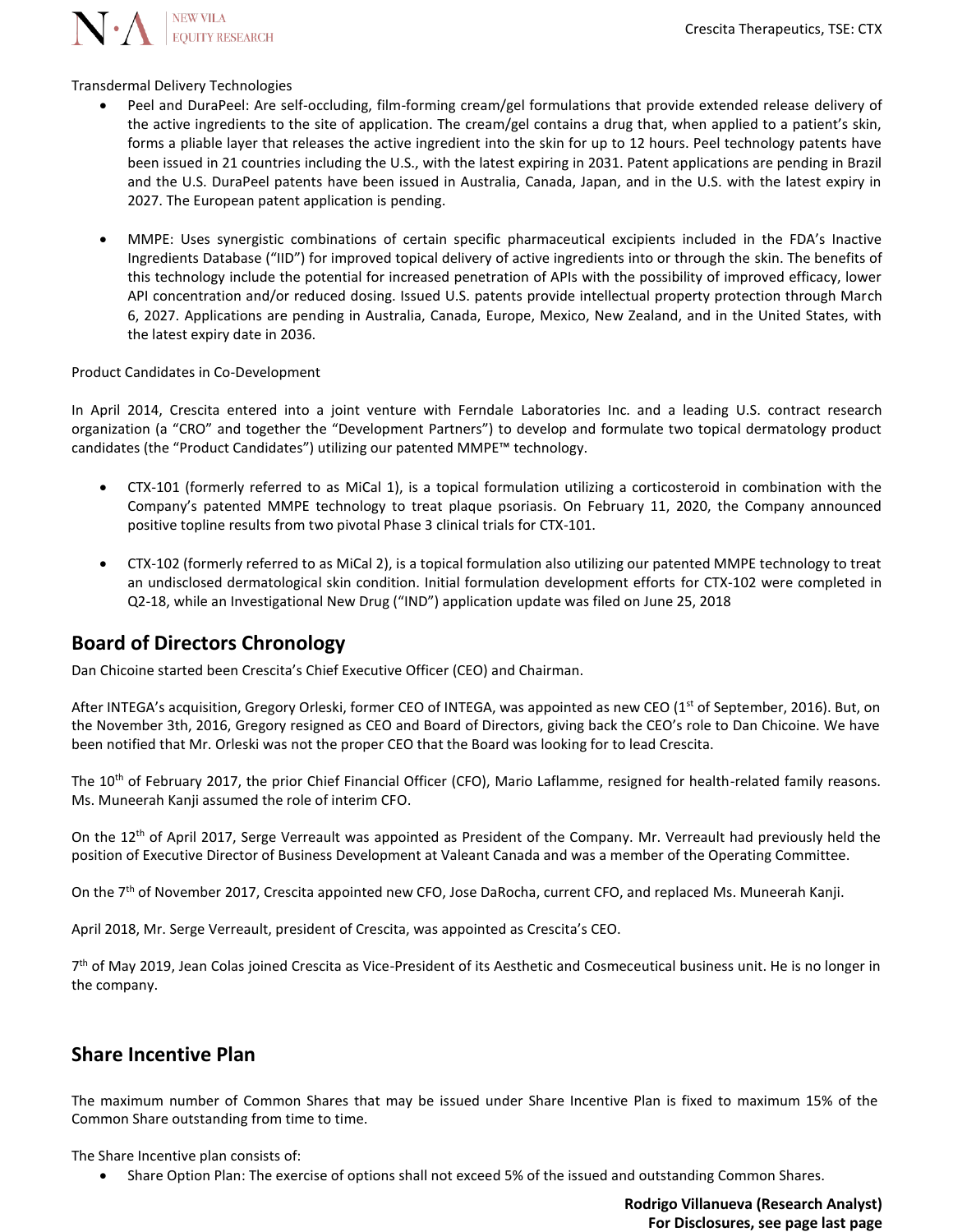

- Share Bonus Plan: The bonus share under Share Bonus Plan cannot exceed 3% of number of common shares.
- Share Purchase Plan: Officers and employees are entitled to contribute up to 10% of their annual base salary to this Plan.

### **Summary Compensation Table**

|                                                    |      |                      |                                      |                                     | Non-equity incentive<br>plan compensation<br>$($ \$) |                                     |                                          |                                        |
|----------------------------------------------------|------|----------------------|--------------------------------------|-------------------------------------|------------------------------------------------------|-------------------------------------|------------------------------------------|----------------------------------------|
| Name and principal<br>position                     | Year | <b>Salary</b><br>(3) | Share-<br>based<br>awards<br>$($ \$) | Option-<br>based<br>award<br>(2)(1) | Annual<br>incentive<br>plans <sup>(2)</sup>          | Long-<br>term<br>incentive<br>plans | All other<br>compensation<br>$(5)^{(3)}$ | <b>Total</b><br>compensation<br>$(\$)$ |
| Daniel Chicoine.                                   | 2019 | 193,269              | Nil                                  | 5.956                               | <b>Nil</b>                                           | Nil                                 | 15.000                                   | 214,225                                |
| <b>Executive</b><br>Chairman <sup>(4)(7)(12)</sup> | 2018 | 440,577              | Nil                                  | 2.440                               | <b>Nil</b>                                           | Nil                                 | 15,000                                   | 458,017                                |
|                                                    | 2017 | 412.459              | Nil                                  | 124,557                             | 354, 375(5)                                          | 42,724(13)                          | 15,000                                   | 949.115                                |
|                                                    |      |                      |                                      |                                     |                                                      |                                     |                                          |                                        |
| Serge Verreault,                                   | 2019 | 336,058              | Nil                                  | 75,380                              | 393.594                                              | <b>Nil</b>                          | 18,000                                   | 823,032                                |
| <b>President and</b><br>CEO <sup>(8)</sup>         | 2018 | 286,538              | Nil                                  | 43,920                              | 206,250                                              | <b>Nil</b>                          | 18,000                                   | 554,708                                |
|                                                    | 2017 | 173,077              | Nil                                  | 29,063                              | 58,333                                               | <b>Nil</b>                          | $35,435^{(6)}$                           | 295,908                                |
|                                                    |      |                      |                                      |                                     |                                                      |                                     |                                          |                                        |
| Jose DaRocha.                                      | 2019 | 195,385              | Nil                                  | 30,152                              | 164,292                                              | <b>Nil</b>                          | 9.600                                    | 399,428                                |
| CFO <sup>(9)</sup>                                 | 2018 | 180.000              | Nil                                  | 19.520                              | 86.400                                               | Nil                                 | 9.600                                    | 295.520                                |
|                                                    | 2017 | 52,962               | Nil                                  | 15,870                              | 16,500                                               | <b>Nil</b>                          | 1,255                                    | 86,587                                 |
|                                                    |      |                      |                                      |                                     |                                                      |                                     |                                          |                                        |
| Wade Hull, VP,                                     | 2019 | 306.000              | Nil                                  | 9.423                               | 46,321                                               | <b>Nil</b>                          | 12.240                                   | 373.984                                |
| Research &<br>Development <sup>(11)</sup>          | 2018 | 298.834              | Nil                                  | 9.760                               | 60.862                                               | Nil                                 | 11.953                                   | 381.409                                |
|                                                    | 2017 | 299.349              | Nil                                  | 16.608                              | 30.908                                               | <b>Nil</b>                          | 12,390                                   | 359,255                                |
|                                                    |      |                      |                                      |                                     |                                                      |                                     |                                          |                                        |
| Isabelle Villeneuve,                               | 2019 | 155,192              | Nil                                  | 13.192                              | 42.487                                               | <b>Nil</b>                          | 8.972                                    | 219.843                                |
| VP, Strategy,<br>Innovation and                    | 2018 | 88.308               | Nil                                  | 8.800                               | 42.667                                               | <b>Nil</b>                          | 6.277                                    | 146,052                                |
| Quality <sup>(10)</sup>                            | 2017 | Nil                  | Nil                                  | <b>Nil</b>                          | <b>Nil</b>                                           | <b>Nil</b>                          | Nil                                      | Nil                                    |
|                                                    |      |                      |                                      |                                     |                                                      |                                     |                                          |                                        |

**TABLE 1. COMPENSATION TO NEOS FOR 2019 FINANCIAL YEAR**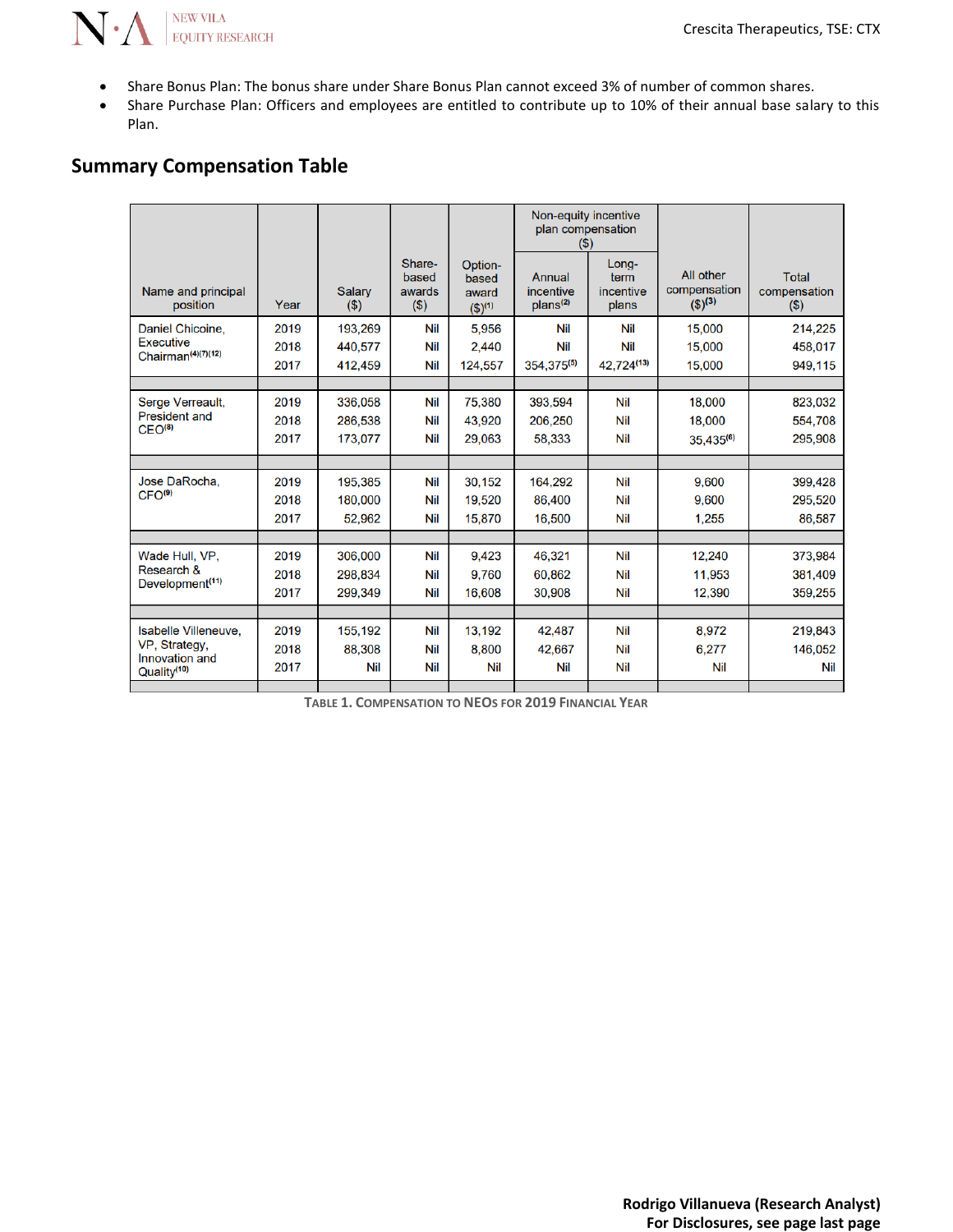

### **Pliaglis Royalties over the Quarters**

| Units in<br>k\$                 | Q2<br>2017 | Q3<br>2017 | Q4<br>2017 | Q1<br>2018 | Q2<br>2018 | Q3<br>2018 | Q4<br>2018 | Q1<br>2019 | Q2<br>2019 | Q3<br>2019 | Q4<br>2019 | Q1<br>2020 | Q2<br>2020 | Q3<br>2020 | Total  |
|---------------------------------|------------|------------|------------|------------|------------|------------|------------|------------|------------|------------|------------|------------|------------|------------|--------|
| Upfront<br><b>TARO</b>          | 2,700      |            |            |            |            |            |            |            |            |            |            |            |            |            | 2,700  |
| <b>Sales TARO</b>               |            |            |            | 1,370      | 328        | 1,100      | 1,343      | 482        | 914        | 1,323      | 31         | 1,453      |            | 4,9991     | 13,343 |
| <b>Milestone</b><br><b>TARO</b> |            | 675        |            |            |            | 1,300      | 1,982      | 1,321      |            | 1,213      | 988        |            |            |            | 7,479  |
| Upfront<br>Cantabria            |            |            |            |            |            |            |            |            | 3,721      |            |            |            |            |            | 3,721  |
| <b>Sales</b><br>Cantabria       |            |            |            |            |            |            |            |            | 1,738      |            |            |            |            | 413        | 2,151  |
| <b>Milestone</b><br>Cantabria   |            |            |            |            |            |            |            |            |            |            |            |            |            |            | 0      |
| Total                           | 2,700      | 675        | 0          | 1,370      | 328        | 2,400      | 3,325      | 1,803      | 6,373      | 2,536      | 1,019      | 1,453      | 0          | 5,412      | 29,394 |

**TABLE 2. PLIAGLIS ROYALTIES OVER THE QUARTERS**

<sup>1</sup> Adjustment of previous sale royalties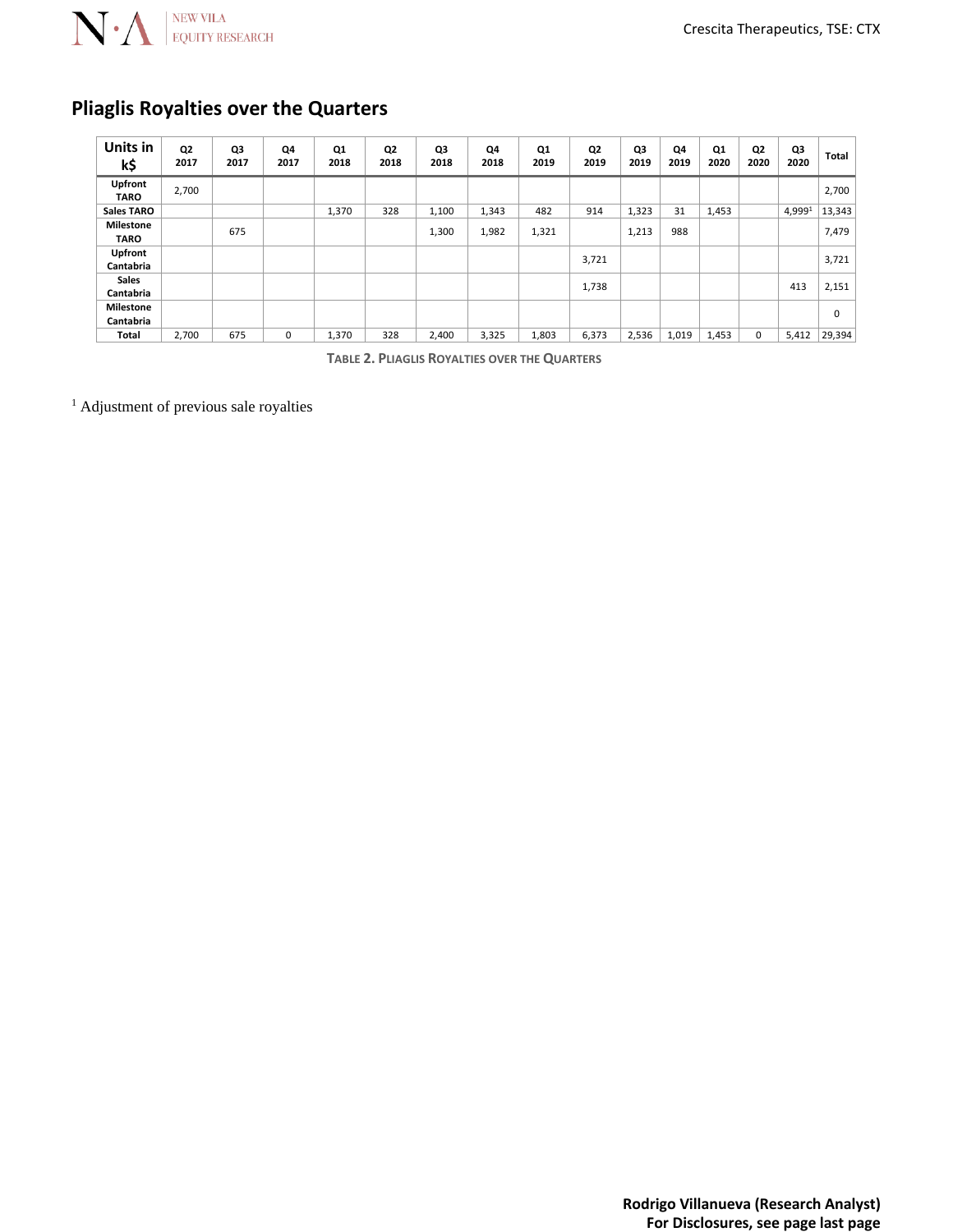

### **DCF Down-Side Scenario**

| Revenues (k\$)                                         | 2019   | 2020<br><b>LTM</b> | 2021     | 2022   | 2023   | 2024   | 2025   | 2026   | 2027   |                   |
|--------------------------------------------------------|--------|--------------------|----------|--------|--------|--------|--------|--------|--------|-------------------|
| <b>SKINCARE</b>                                        | 7,602  | 6,838              | 7,200    | 7,056  | 6,915  | 6,777  | 6,641  | 6,508  | 6,378  |                   |
| PLIAGLIS USA                                           | 6,272  | 7,471              | 2,000    | 1,800  | 1,800  | 1,800  | 1,800  | 1,800  | 1,800  |                   |
| <b>PLIAGLIS EU</b>                                     | 5,459  | 413                | 300      | 1,300  | 1,300  | 1,300  | 1,300  | 1,300  | 1,300  |                   |
| <b>PLIAGLIS ROW</b>                                    | 0      | 0                  | 100      | 300    | 450    | 1,000  | 1,100  | 1,200  | 1,300  |                   |
| <b>PLIAGLIS</b><br><b>UPFRONT-</b><br><b>MILESTONE</b> |        |                    | 1,300    | 2,000  | 1,800  |        |        |        |        |                   |
| CDMO                                                   | 2,672  | 1,942              | 2,900    | 3,000  | 3,100  | 3,100  | 3,100  | 3,100  | 3,100  |                   |
| <b>CTX 101</b>                                         |        |                    |          | 500    | 600    | 600    | 600    | 600    | 600    |                   |
| <b>MILESTONE-</b><br>CTX101                            |        |                    | 700      | 800    | 300    |        |        |        |        |                   |
| <b>CTX 102</b>                                         |        |                    |          | 500    | 600    | 600    | 600    | 600    | 600    |                   |
| MILESTONE-<br>CTX102                                   |        |                    |          | 700    | 700    | 300    |        |        |        |                   |
| <b>OTHER JV</b>                                        |        |                    | 400      | 1,100  | 1,188  | 1,283  | 1,386  | 1,497  | 1,616  |                   |
| <b>REVENUES</b>                                        | 22,005 | 16,664             | 14,900   | 19,057 | 18,754 | 16,761 | 16,528 | 16,606 | 16,695 |                   |
| <b>COST OF GOODS</b><br>SOLD                           | 5,801  | 4,831              | 5,415    | 5,425  | 5,437  | 5,374  | 5,313  | 5,254  | 5,195  |                   |
| R&D                                                    | 1,338  | 776                | 1,100    | 1,100  | 1,100  | 1,100  | 1,100  | 1,100  | 1,100  |                   |
| Selling, General<br>& Amort                            | 8,463  | 7,250              | 8,600    | 8,900  | 9,200  | 9,400  | 9,500  | 9,500  | 9,500  |                   |
| D&A                                                    | 1,729  | 1,800              | 1,300    | 1100   | 1,000  | 650    | 200    | 200    | 200    |                   |
| <b>COSTS</b>                                           | 17,331 | 14,657             | 16,415   | 16,525 | 16,737 | 16,524 | 16,113 | 16,054 | 15,995 |                   |
| <b>EBIT</b>                                            | 4,674  | 2,007              | $-1,515$ | 2,532  | 2,017  | 236    | 414    | 552    | 700    |                   |
| <b>Statutory Tax</b><br>Rate 26.6%                     | 1,243  | 534                | $-403$   | 673    | 537    | 63     | 110    | 147    | 186    |                   |
| Income                                                 | 3,431  | 1,473              | $-1,112$ | 1,858  | 1,481  | 173    | 304    | 405    | 514    |                   |
|                                                        |        |                    |          |        |        |        |        |        |        |                   |
| <b>EBIT</b>                                            | 4,674  | 2,007              | $-1,515$ | 2,532  | 2,017  | 236    | 414    | 552    | 700    |                   |
| Taxes                                                  | 1,243  | 534                | $-403$   | 673    | 537    | 63     | 110    | 147    | 186    |                   |
| D&A                                                    | 1729   | 1,800              | 1,300    | 1,100  | 1,000  | 650    | 200    | 200    | 200    |                   |
| Capex of<br>maintenance                                | 144    | 300                | 312      | 324    | 337    | 351    | 365    | 380    | 395    | Terminal<br>Value |
| <b>Free Cash Flow</b>                                  | 5,016  | 2,973              | $-124$   | 2,634  | 2,143  | 472    | 139    | 226    | 319    | 5,426             |
| <b>Free Cash Flow</b><br>PV                            |        |                    | $-115$   | 2,258  | 1,701  | 347    | 95     | 142    | 186    | 2,931             |

**TABLE 3. DISCOUNTED CASH FLOW FOR DOWN-SIDE SCENARIO**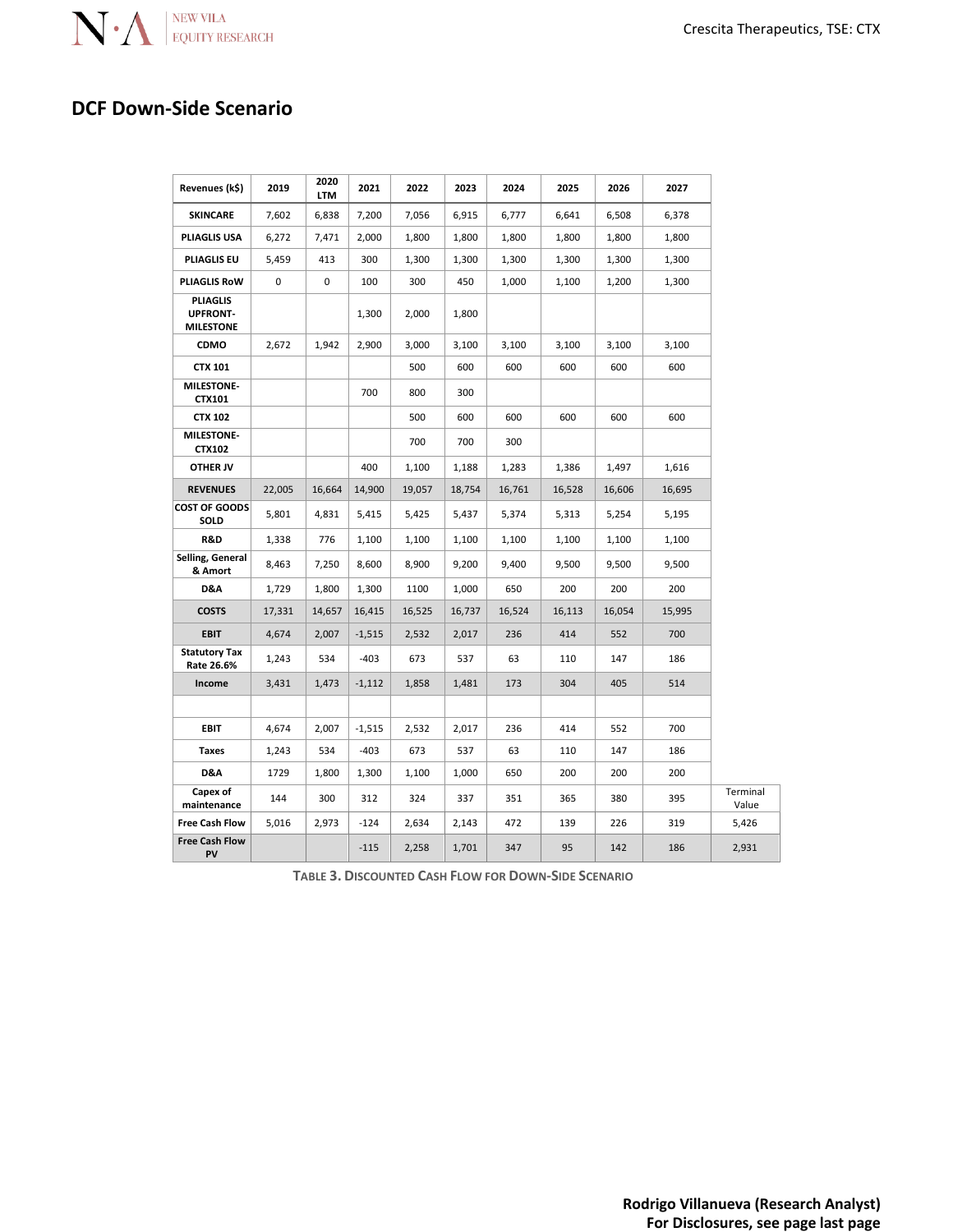### **DCF Base Scenario**

| Revenues (k\$)                                         | 2019   | 2020<br>LTM | 2021     | 2022   | 2023   | 2024   | 2025   | 2026   | 2027   |                   |
|--------------------------------------------------------|--------|-------------|----------|--------|--------|--------|--------|--------|--------|-------------------|
| <b>SKINCARE</b>                                        | 7,602  | 6,838       | 7,500    | 7,500  | 7,500  | 7,500  | 7,500  | 7,500  | 7,500  |                   |
| PLIAGLIS USA                                           | 6,272  | 7,471       | 2000     | 2,000  | 2,000  | 2,000  | 2,000  | 2,000  | 2,000  |                   |
| <b>PLIAGLIS EU</b>                                     | 5,459  | 413         | 300      | 1,500  | 1,700  | 1,700  | 1,700  | 1,700  | 1,700  |                   |
| <b>PLIAGLIS RoW</b>                                    | 0      | $\mathbf 0$ | 100      | 300    | 450    | 1,000  | 1,100  | 1,200  | 1,300  |                   |
| <b>PLIAGLIS</b><br><b>UPFRONT-</b><br><b>MILESTONE</b> |        |             | 1,300    | 2,000  | 1,800  |        |        |        |        |                   |
| CDMO                                                   | 2,672  | 1,942       | 2,600    | 3,000  | 3,100  | 3,100  | 3,100  | 3,100  | 3,100  |                   |
| <b>CTX 101</b>                                         |        |             |          | 500    | 600    | 600    | 600    | 600    | 600    |                   |
| MILESTONE-<br>CTX101                                   |        |             | 700      | 800    | 300    |        |        |        |        |                   |
| <b>CTX 102</b>                                         |        |             |          |        | 600    | 600    | 600    | 600    | 600    |                   |
| <b>MILESTONE-</b><br>CTX102                            |        |             |          | 700    | 700    | 300    |        |        |        |                   |
| OTHER JV                                               |        |             | 400      | 1,300  | 1,404  | 1,516  | 1,638  | 1,769  | 1,910  |                   |
| <b>REVENUES</b>                                        | 22,005 | 16,664      | 14,900   | 19,600 | 20,154 | 18,316 | 18,238 | 18,469 | 18,710 |                   |
| <b>COST OF GOODS</b><br>SOLD                           | 5,801  | 4,831       | 5,325    | 5,625  | 5,700  | 5,700  | 5,700  | 5,700  | 5,700  |                   |
| R&D                                                    | 1,338  | 776         | 1,100    | 1,100  | 1,100  | 1,100  | 1,100  | 1,100  | 1,100  |                   |
| Selling, General<br>& Amort                            | 8,463  | 7,250       | 8,600    | 8,900  | 9,200  | 9,400  | 9,500  | 9,500  | 9,500  |                   |
| D&A                                                    | 1,729  | 1,800       | 1,300    | 1,100  | 1,000  | 650    | 200    | 200    | 200    |                   |
| <b>COSTS</b>                                           | 17,331 | 14,657      | 16,325   | 16,725 | 17,000 | 16,850 | 16,500 | 16,500 | 16,500 |                   |
| <b>EBIT</b>                                            | 4,674  | 2,007       | $-1,425$ | 2,875  | 3,154  | 1,466  | 1,738  | 1,969  | 2,210  |                   |
| <b>Statutory Tax</b><br>Rate 26.6%                     | 1,243  | 534         | -379     | 765    | 839    | 390    | 462    | 524    | 588    |                   |
| Income                                                 | 3,431  | 1,473       | $-1,046$ | 2,110  | 2,315  | 1,076  | 1,275  | 1,445  | 1,622  |                   |
|                                                        |        |             |          |        |        |        |        |        |        |                   |
| EBIT                                                   | 4,674  | 2,007       | $-1,425$ | 2,875  | 3,154  | 1,466  | 1,738  | 1,969  | 2,210  |                   |
| <b>Taxes</b>                                           | 1,243  | 534         | $-379$   | 765    | 839    | 390    | 462    | 524    | 588    |                   |
| D&A                                                    | 1,729  | 1,800       | 1,300    | 1,100  | 1,000  | 650    | 200    | 200    | 200    |                   |
| Capex of<br>maintenance                                | 144    | 300         | 312      | 324    | 337    | 351    | 365    | 380    | 395    | Terminal<br>Value |
| <b>Free Cash Flow</b>                                  | 5,016  | 2,973       | $-58$    | 2,886  | 2,978  | 1,375  | 1,110  | 1,265  | 1,427  | 37,114            |
| <b>Free Cash Flow</b><br>PV                            |        |             | $-54$    | 2,474  | 2,364  | 1,011  | 756    | 797    | 833    | 20,051            |

**TABLE 4.DISCOUNTED CASH FLOW FOR BASE SCENARIO**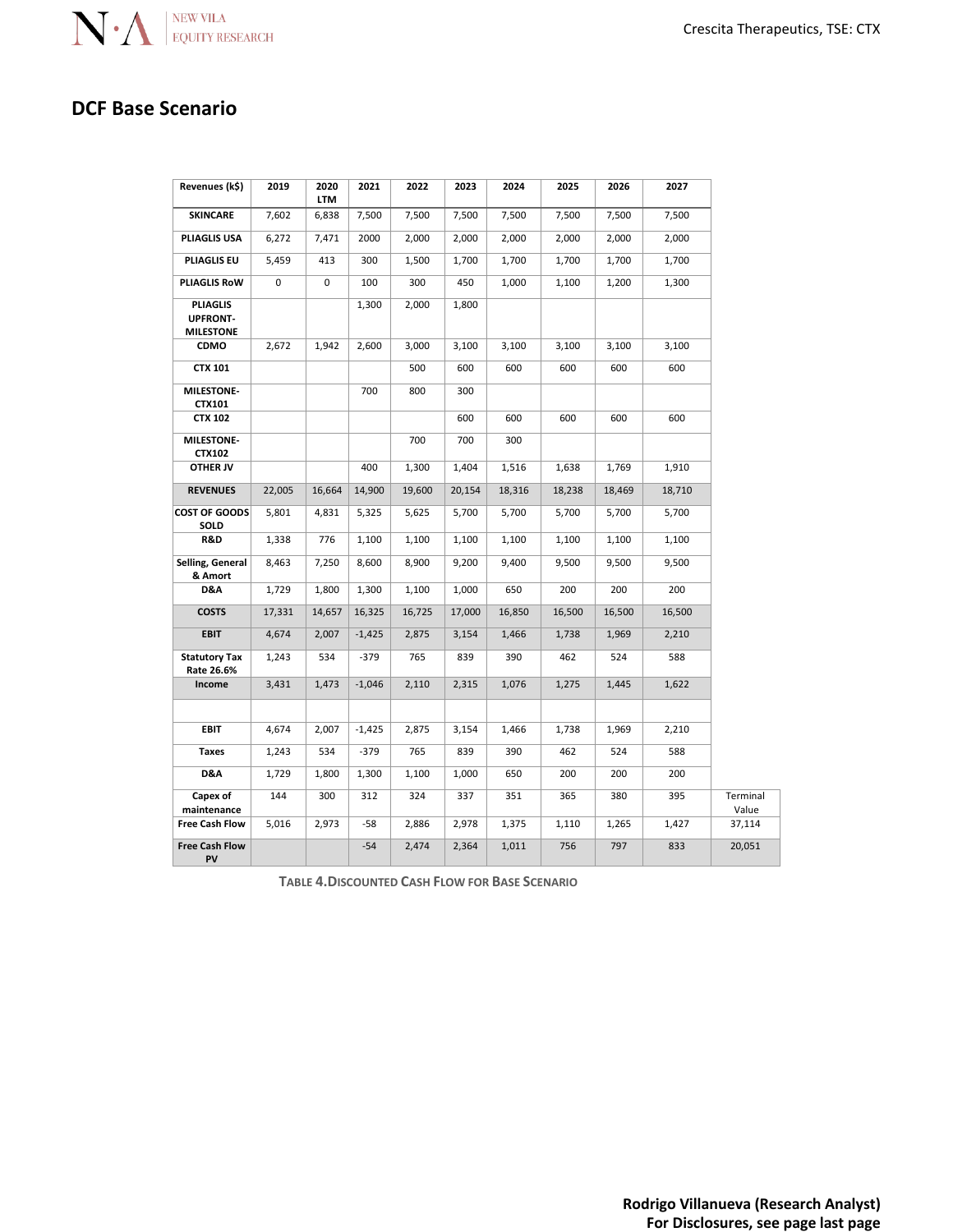

### **DCF Up-side Scenario**

| Revenues (k\$)                                         | 2019   | 2020<br><b>LTM</b> | 2021     | 2022   | 2023   | 2024   | 2025   | 2026   | 2027   |                   |
|--------------------------------------------------------|--------|--------------------|----------|--------|--------|--------|--------|--------|--------|-------------------|
| <b>SKINCARE</b>                                        | 7,602  | 6,838              | 7,500    | 7,875  | 8,269  | 8,682  | 9,116  | 9,572  | 10,051 |                   |
| PLIAGLIS USA                                           | 6,272  | 7,471              | 2,000    | 2,000  | 2,000  | 2,000  | 2,000  | 2,000  | 2,000  |                   |
| <b>PLIAGLIS EU</b>                                     | 5,459  | 413                | 300      | 1,500  | 2,000  | 2,000  | 2,000  | 2,000  | 2,000  |                   |
| PLIAGLIS RoW                                           | 0      | $\mathbf 0$        | 100      | 300    | 450    | 2,000  | 2,500  | 2,500  | 2,500  |                   |
| <b>PLIAGLIS</b><br><b>UPFRONT-</b><br><b>MILESTONE</b> |        |                    | 1,300    | 2,000  | 1,800  |        |        |        |        |                   |
| CDMO                                                   | 2,672  | 1,942              | 2,600    | 3,000  | 3,100  | 3,300  | 3,600  | 3,800  | 4,200  |                   |
| <b>CTX 101</b>                                         |        |                    |          | 500    | 600    | 600    | 600    | 600    | 600    |                   |
| <b>MILESTONE-</b><br>CTX101                            |        |                    | 700      | 800    | 300    |        |        |        |        |                   |
| <b>CTX 102</b>                                         |        |                    |          |        | 600    | 600    | 600    | 600    | 600    |                   |
| MILESTONE-<br>CTX102                                   |        |                    |          |        | 700    | 700    | 300    |        |        |                   |
| <b>OTHER JV</b>                                        |        |                    | 400      | 1,700  | 1,836  | 1,983  | 2,142  | 2,313  | 2,498  |                   |
| <b>REVENUES</b>                                        | 22,005 | 16,664             | 14,900   | 19,676 | 21,656 | 21,866 | 2,2859 | 23,386 | 24,450 |                   |
| <b>COST OF GOODS</b><br>SOLD                           | 5,801  | 4,831              | 5,325    | 5,794  | 6,046  | 6,382  | 6,802  | 7,157  | 7,673  |                   |
| R&D                                                    | 1,338  | 776                | 1,100    | 1,100  | 1,100  | 1,100  | 1,100  | 1,100  | 1,100  |                   |
| Selling, General<br>& Amort                            | 8,463  | 7,250              | 8,600    | 8,900  | 9,200  | 9,400  | 9,500  | 9,500  | 9,500  |                   |
| D&A                                                    | 1,729  | 1,800              | 1,300    | 1,100  | 1,000  | 650    | 200    | 200    | 200    |                   |
| <b>COSTS</b>                                           | 17,331 | 14,657             | 16,325   | 16,894 | 17,346 | 17,532 | 17,602 | 17,957 | 18,473 |                   |
| <b>EBIT</b>                                            | 4,674  | 2,007              | $-1,425$ | 2,782  | 4,310  | 4,334  | 5,257  | 5,429  | 5,977  |                   |
| <b>Statutory Tax</b><br>Rate 26.6%                     | 1,243  | 534                | $-379$   | 740    | 1,146  | 1,153  | 1,398  | 1,444  | 1,590  |                   |
| Income                                                 | 3,431  | 1,473              | $-1,046$ | 2,042  | 3,163  | 3,181  | 3,858  | 3,985  | 4,387  |                   |
|                                                        |        |                    |          |        |        |        |        |        |        |                   |
| <b>EBIT</b>                                            | 4,674  | 2,007              | $-1,425$ | 2,782  | 4,310  | 4,334  | 5,257  | 5,429  | 5,977  |                   |
| <b>Taxes</b>                                           | 1,243  | 534                | $-379$   | 740    | 1,146  | 1,153  | 1,398  | 1,444  | 1,590  |                   |
| D&A                                                    | 1,729  | 1,800              | 1,300    | 1,100  | 1,000  | 650    | 200    | 200    | 200    |                   |
| Capex of<br>maintenance                                | 144    | 300                | 312      | 324    | 337    | 351    | 365    | 380    | 395    | Terminal<br>Value |
| <b>Free Cash Flow</b>                                  | 5,016  | 2,973              | -58      | 2,818  | 3,826  | 3,480  | 3,693  | 3,805  | 4,192  | 108,997           |
| <b>Free Cash Flow</b><br>PV                            |        |                    | $-54$    | 2,416  | 3,037  | 2,558  | 2,514  | 2,398  | 2,446  | 58,888            |

**TABLE 5. DISCOUNTED CASH FLOW FOR UP-SIDE SCENARIO**